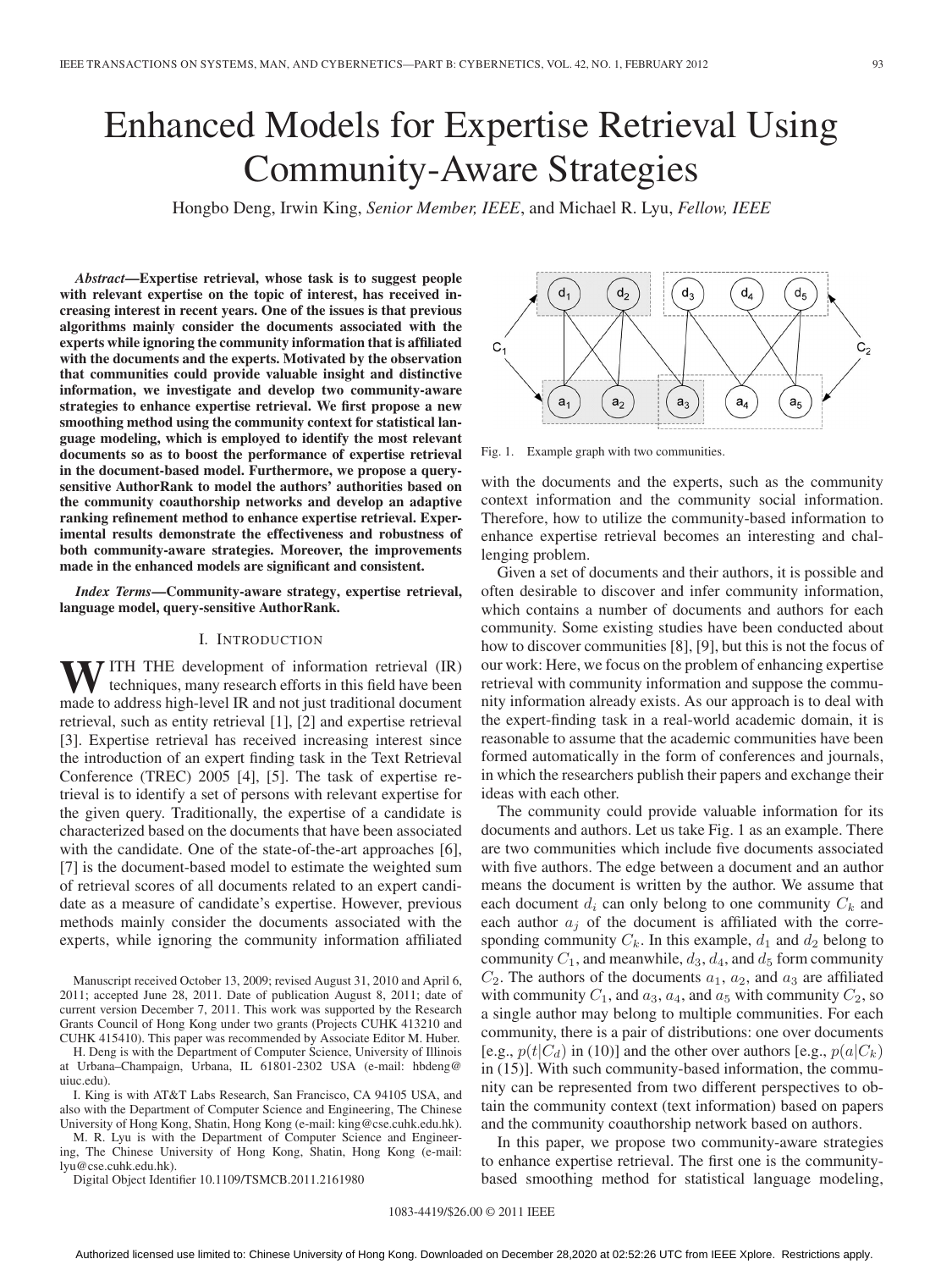which is employed to identify the most relevant documents so as to boost the performance of expertise retrieval in the document-based model. The smoothing method is an important characteristic of the language model for computing the relevance score. In previous approaches [6], [7], the document language model is smoothed by the whole collection language model, which smooths each word equally in all the documents while ignoring their different community information. However, we argue that the community context provides more valuable and distinctive information for its documents than the whole collection. For example, as shown in Fig. 1, suppose  $C_1$  denotes a "machine learning" community and  $C_2$ denotes an "IR" community. Thus, it is likely to contain a higher proportion of words related to "machine learning" in the context of  $C_1$  than the whole collection, and meanwhile, there would be a higher proportion of words related to IR in the context of  $C_2$  than the whole collection. Generally, a document will somewhat share much more common information with its community rather than the whole collection, while different communities can be used to distinguish the documents. This observation motivates us to conduct the novel smoothing method using the community context.

The second strategy is developed to boost the documentbased model using the community-sensitive authorities. More specifically, we propose a query-sensitive AuthorRank to model the authors' authorities based on the coauthorship networks and develop an adaptive ranking refinement method to aggregate the ranking results. Intuitively, experts usually have high authorities in some communities, which reflect their general and highlevel expertise in some aspects. In contrast, the document-based model reflects more specific and detailed aspects for expertise retrieval, as it measures the contribution of each document individually. From this point of view, the community-sensitive authorities should be taken into consideration along with the document-based model for expertise retrieval, which is referred to as the enhanced model.

To illustrate our methodology, we apply the proposed methods to the expert finding task using the Digital Bibliography and Library Project (DBLP) bibliography data.<sup>1</sup> The evaluation of expert finding performance in such a large data collection is very challenging due to the scarcity of ground truth that can be examined publicly. Furthermore, it is unclear how to define the appropriate metrics to measure the quality of the retrieved experts given the scale involved and the impracticality of obtaining expert ratings for all authors. Following traditional IR practice, we evaluate our methods using expert ratings from a sample of authors, over a test set of queries. Experimental results demonstrate the effectiveness and robustness of our proposed community-aware strategies. Moreover, the improvements made in the enhanced model are significant and consistent.

In this paper, our major contributions are as follows: 1) the investigation of the smoothing method using community context instead of the whole collection to enhance the language model for the document-based model; 2) the introduction of the community-sensitive AuthorRank for determining the query-sensitive authorities for experts, which is better than the query-independent version according to our experiment; and 3) the design of an adaptive ranking refinement strategy to aggregate the ranking results of both document-based model and community-sensitive AuthorRank, which leads to a significant improvement over the baseline method.

The rest of this paper is organized as follows. We briefly review some related work in Section II. In Section III, we present the expertise modeling based on the language model. In Section IV, we describe the enhanced models with communityaware authorities. In Section V, we define the experimental setup and report the experimental results. Finally, we present the conclusions and future work in Section VI.

## II. RELATED WORK

Since the introduction of an expert finding task in TREC 2005 [5], a great deal of work has been done in this area. Generally, there are two principal approaches for modeling expertise: candidate-based model and document-based model. These two models have been proposed and compared by Balog *et al.* in [6]. The candidate-based approach was first proposed by Craswell *et al.* [10], which is also referred to as profile-based method or query-independent approach in [6], [11]–[14]. In these methods, a profile ("virtual document") was built for each candidate based on all documents associated with the candidate, and the ranking scores were estimated according to the candidate profile in response to a given query. On the other hand, document-based models [6], [7], [13] are also referred to as query-dependent method in [14]. They first rank documents in the corpus for a given query topic and then find the associated candidates according to the retrieved documents. In terms of data management, candidate-based methods may require significantly smaller data in size than the original corpus. However, the contribution of each document in a profile cannot be measured individually. Meanwhile, the documentbased model allows the application of advanced text modeling techniques in ranking individual documents, which achieves better performance than the candidate-based model. We choose the document-based model (i.e., Model 2 in [6]) as our baseline and propose several methods to further enhance this model.

Aside from the categories described previously, there are various methods proposed to extend or enhance expertise retrieval in many ways. Macdonald and Ounis presented a voting model for expert search in [15]. Their algorithm investigated several data fusion techniques to aggregate document votes into a ranking of candidates without using community-aware strategies. In [16], the authors extended the expert search by identifying some high-quality evidence. Bogers *et al.* [17] presented some relevant expert finding techniques that combine multiple sources of expertise evidence such as academic papers and social citation network. They only conducted experiments on a small-scale data collection, which makes their algorithms difficult to generalize to large-scale data collection. In [18], the authors proposed a graph-based reranking model and applied it to expert finding to refine ranking results. Serdyukov *et al.* [19] modeled the process of expert finding as multistep relevance propagation over the expertise graphs. Recently, Jiao *et al.* [20] proposed an ExpertRank algorithm for expert finding from online communities, while they combined the authority and relevance scores empirically without an adaptive refining strategy. Compared with previous methods, our proposed

<sup>1</sup>http://www.informatik.uni-trier.de/~ley/db/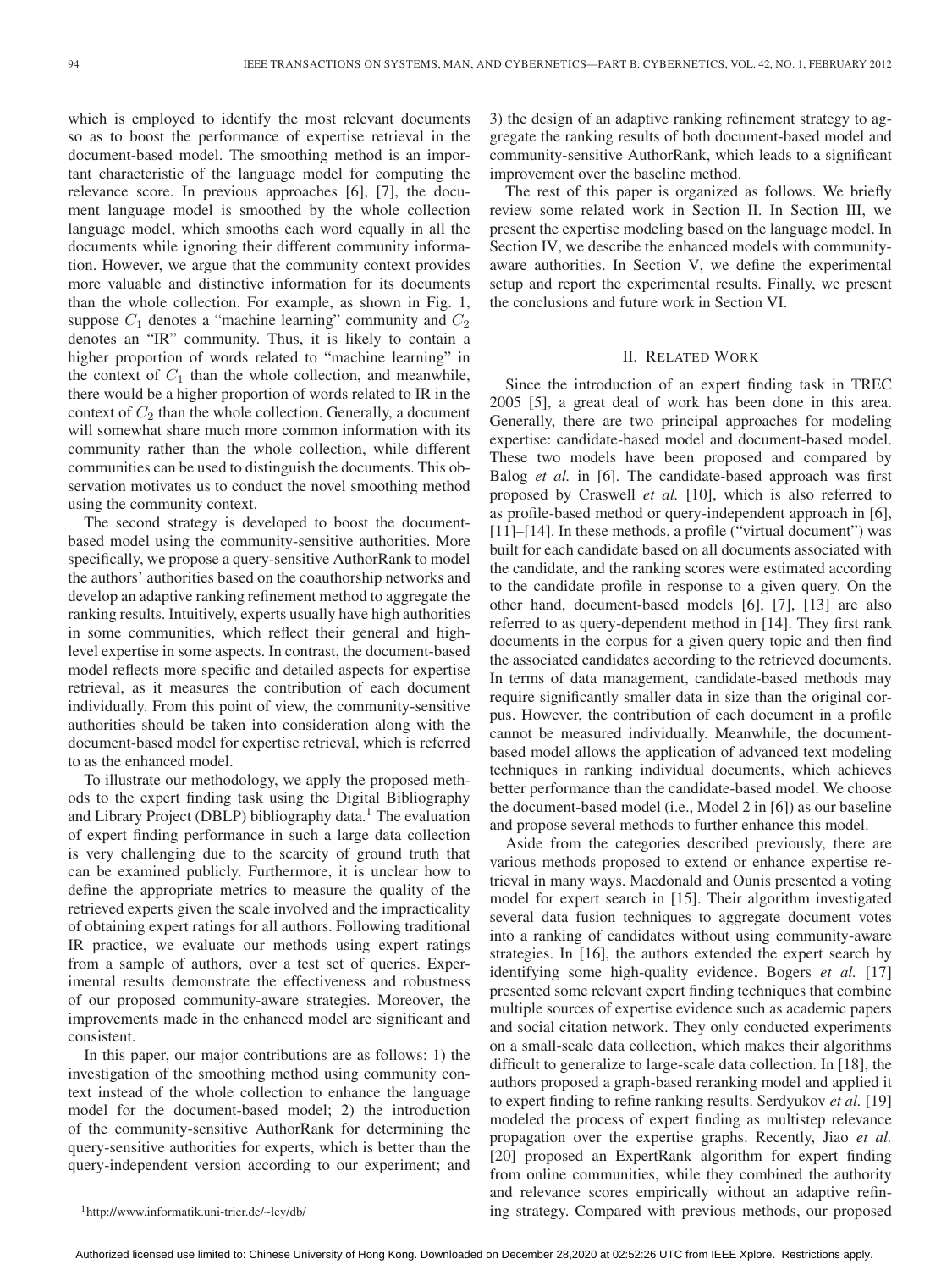community-aware strategies are different. In this paper, we utilize the AuthorRank [21] to measure the authority based on the coauthorship network [22], but it is query independent. We develop the query-sensitive AuthorRank as well as the adaptive ranking refinement strategy for the enhanced model.

More recently, several expert finding approaches used organization structure to help find experts. In [3], the authors employed the contextual information of organizational units to smooth the relevance scores. If an organization unit can be clustered as a community with similar research topics, the performance could be improved. Furthermore, Karimzadehgan *et al.* [23] leveraged the organizational hierarchy to enhance expert finding, in which they proposed a hierarchy-based algorithm to smooth the relevance scores using their neighbors' scores. They demonstrated that using the organizational hierarchy to propagate expertise scores can improve the effectiveness of expert finding algorithms. One deficiency of these algorithms is that it is quite difficult to obtain the organizational hierarchy in reality. Another problem is that the people in a same organization, for example, a computer science department, may be divided into totally different research groups, like hardware design community and data mining community. Thus, for a real-world academic domain, we consider the community instead of the organization to enhance expert finding.

Since we use community context information to smooth the language model, our work is related to existing works in statistical language modeling [24]–[27], which is employed to discover documents related to a query in the documentbased model [12]. Ponte and Croft [24] were the first to apply the language modeling techniques in IR. From then on, many variations on these traditional language models have been developed to improve the performance of IR, such as relevancebased language model [28], title-based language model [29], and cluster-based language model [30]. Typically, a necessary and important step for the language model is to perform smoothing for the unseen query terms in the document, and several different smoothing methods have been proposed, such as Jelinek–Mercer smoothing and Bayesian smoothing using Dirichlet priors [26], [27]. However, all these smoothing methods only consider the collection as a whole, while our proposed smoothing method uses the community context information to smooth the language model instead of the whole collection.

Most of the previous work has been concentrated on expertise retrieval in enterprise corpora [6] or intranet data set [3]. By contrast, expert finding in academia domain has not been addressed much in the past. Li *et al.* [31] built an academic expertise-oriented search service, and they proposed a relevancy propagation-based algorithm [32] using the coauthorship network for expert finding. In addition, the expert finding task in a real-world academic field based on the DBLP bibliography was explored in [7], [33]. In this paper, we also focus on expert finding in an academic environment based on DBLP bibliography data.

## III. MODELING EXPERTISE RETRIEVAL

The task of expertise retrieval is to retrieve a list of experts that have expertise for the given query. In this section, we first introduce the preliminaries and the baseline model for expertise retrieval and then describe statistical language modeling along with the new smoothing method using community context.



Fig. 2. Document-based model for expertise retrieval.

#### *A. Preliminaries*

Formally, suppose  $A = \{a_1, a_2, \dots, a_M\}$  is the set of expert candidates (i.e., authors) to be retrieved. Let  $D =$  $\{d_1, d_2, \ldots, d_N\}$  denote a collection of supporting documents, where  $d_i$  is a paper authored by one or several candidates. Let  $\mathbb{C} = \{C_1, C_2, \ldots, C_K\}$  denote the collection of corresponding communities, where  $C_k$  consists of a set of papers and their associated authors. As shown in Fig. 1, the relationships between authors, documents, and communities can be represented by the tuple  $\langle a_i, d_j, C_k \rangle$ , signifying that author *i* has a paper *j* that is published in community  $k$ . Note that each paper exclusively belongs to one community, while an author may belong to multiple communities.

For a given query  $q$ , the problem of identifying experts is formulated using a generative probabilistic model, i.e., what is the probability of a candidate  $a_i$  being an expert given the query topic  $q$ ? Using Bayes' theorem, the probability can be formulated as follows:

$$
p(a_i|q) = \frac{p(a_i, q)}{p(q)} \propto p(a_i, q)
$$
 (1)

where  $p(a_i, q)$  is the joint probability of a candidate and a query and  $p(q)$  is the probability of the query. The probability  $p(q)$ is a constant, so it can be ignored for ranking purposes. To derive the probability  $p(a_i|q)$ , it is equivalent to estimate the joint probability  $p(a_i, q)$ . In the rest of this section, we describe the detailed models on how to estimate this joint probability.

#### *B. Document-Based Model*

A number of methods have been proposed to estimate the probability  $p(a_i, q)$ . One successful document-based model, proposed by Deng *et al.* [7], decomposes the joint probability into the product over the supporting documents using a generative probabilistic model. The basic idea is to consider the expertise of an expert based on the relevance and importance of the associated documents. As shown in Fig. 2, the supporting documents  $D$  act as a "bridge" to connect the query  $q$  with candidate a. We follow this approach (document-based model) to estimate the probability as

$$
p_d(a_i, q) = \sum_{d_j \in D} p(d_j) p(a_i, q|d_j)
$$
  
= 
$$
\sum_{d_j \in D} p(d_j) p(q|d_j) p(a_i|d_j, q)
$$
 (2)

where  $p(d_i)$  is the prior probability of a document,  $p(q|d_i)$ means the relevance between q and  $d_i$ , and  $p(a_i|d_i, q)$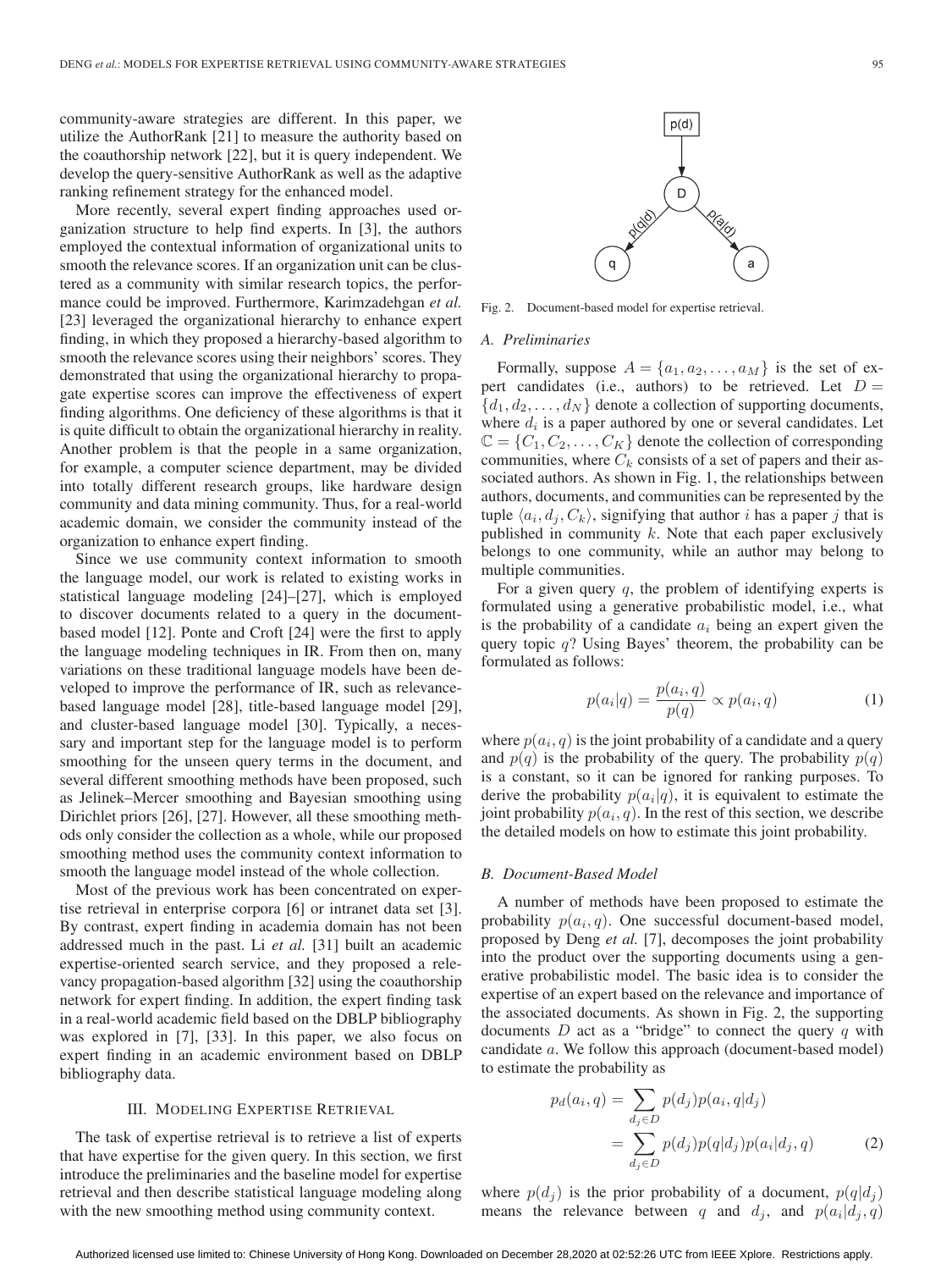| Model          | $\mathbf{w}^{\mathrm{a}}$ | $\mathbf{c}^{\mathrm{b}}$ | $\mathbb{E}^{\mathrm{c}}$ | <b>Remarks</b>                                            |  |  |  |
|----------------|---------------------------|---------------------------|---------------------------|-----------------------------------------------------------|--|--|--|
|                |                           |                           |                           | Document-based models                                     |  |  |  |
| DM(b)          | B1                        | $\Omega$                  | $\theta$                  | baseline model (i.e., Balog's Model 2 in [6])             |  |  |  |
| DM(bc)         | B1                        |                           | $\Omega$                  | build on top of $DM(b)$ with community-based smoothing    |  |  |  |
| DM(w)          | B <sub>2</sub>            | $\Omega$                  | $\theta$                  | weighted model with document priors (B2)                  |  |  |  |
| DM(wc)         | <b>B2</b>                 |                           | $\theta$                  | build on top of $DM(w)$ with community-based smoothing    |  |  |  |
|                |                           |                           |                           | Enhanced models                                           |  |  |  |
| EDM(b)         | B1                        | $\Omega$                  |                           | enhancing $DM(b)$ with community-aware authorities        |  |  |  |
| EDM(bc)        | B1                        |                           |                           | enhancing $DM(bc)$ with community-aware authorities       |  |  |  |
| EDM(w)         | B <sub>2</sub>            | $\Omega$                  |                           | enhancing $DM(w)$ with community-aware authorities        |  |  |  |
| EDM(wc)        | B2                        |                           |                           | enhancing $DM(wc)$ with community-aware authorities       |  |  |  |
| $\cdot$ $\sim$ | 1.771                     |                           |                           | $\mathbf{1}$ $\mathbf{m}$<br><b>All the Common Common</b> |  |  |  |

TABLE I COMBINATION OF DIFFERENT METHODS

 $^{\rm a}$  uniform weight (B1) or common logarithm weight (B2)

 $<sup>b</sup>$  smoothing using the community (1) or collection (0)</sup>

 $\circ$  enhancing with community-aware authorities (1) or no enhancement (0)

represents the association between the candidates and the documents for a given query. In this equation, we assume that candidate  $a$  is conditionally independent of the query  $q$  given a document d, i.e.,  $p(a_i|d_i, q) = p(a_i|d_i)$ . Then, the aforementioned probability becomes

$$
p_d(a_i, q) = \sum_{d_j \in D} p(d_j) p(q | \theta_{d_j}) p(a_i | d_j)
$$
 (3)

where  $p(q|\theta_{d_i})$  is the relevance score estimated using statistical language modeling.

Generally, the document prior  $p(d)$  is assumed to be uniform, which leads to the document model proposed by Balog *et al.* in [6]. In addition,  $p(d)$  can be interpreted as the document importance in [7], which is estimated based on the citation count of the document. These different settings of the document prior  $p(d)$  could form two different models, as shown in Table I. We briefly define these two weight methods as follows:

$$
p(d) \propto \begin{cases} 1, & (B1) \\ \log(10 + N_c(d)), & (B2) \end{cases}
$$
 (4)

where  $N_c(d)$  is the citation count of d and the constant 10 is used to guarantee the weight to be greater than 1. The probability  $p(a|d)$  indicates the association between papers and authors. One simple way is to define the probability inversely according to the number of authors. Suppose a document has multiple authors, each author is assumed to have the same knowledge about the topics described in the document

$$
p(a|d) = \begin{cases} \frac{1}{N_a(d)}, & a \text{ is the author of } d \\ 0, & \text{otherwise} \end{cases}
$$
 (5)

where  $N_a(d)$  is the number of authors for the document.

#### *C. Statistical Language Model*

In the document-based model, one of the key challenges is to compute the relevance between a query and documents. In recent years, statistical language modeling has been widely used in the application of IR [24], [26], [27], [29]. To determine the probability of a query given a document, we infer a document language model  $\theta_d$  for each document. The relevance score of document  $d$  with respect to query  $q$  is then defined as the conditional probability  $p(q|\theta_d)$ . Suppose  $q = t_1, \ldots, t_m$ 

and each word  $t$  is generated independently, the relevance score would be

$$
p(q|\theta_d) = \prod_{t_i \in q} p(t_i|\theta_d)
$$
 (6)

where  $p(t|\theta_d)$  represents the maximum likelihood estimator of the word in a document d.

With such a model, the retrieval problem is reduced to the problem of estimating  $p(t_i|\theta_d)$ . In order to assign nonzero probabilities to unseen words, it is important to incorporate the smoothing methods in estimating the document language model. One popular way to smooth the maximum likelihood estimator is the Jelinek–Mercer smoothing method with the collection language model

$$
p(t|\theta_d) = (1 - \lambda) \frac{n(t, d)}{|d|} + \lambda p(t|G)
$$
\n<sup>(7)</sup>

where  $\lambda$  is the parameter to control the amount of smoothing,  $n(t, d)$  is the count of word t in document d, |d| is the number of words in d, and  $p(t|G)$  is the collection language model. We follow Balog *et al.* [6] in setting  $\lambda = 0.5$ . Accordingly, we can define the collection-smoothed language model by substituting (7) into (6) as

$$
p(q|\theta_d) = \prod_{t_i \in q} \left( (1-\lambda) \frac{n(t_i, d)}{|d|} + \lambda p(t_i|G) \right) \tag{8}
$$

where the collection language model  $p(t|G)$  can be estimated by normalizing the count of words in the entire collection as

$$
p(t|G) = \frac{\sum_{d_j \in G} n(t, d_j)}{\sum_{d_j \in G} |d_j|}.
$$
\n
$$
(9)
$$

#### *D. Smoothing Using Community Context*

Now, we investigate how to use community information to enhance the language model described previously. In this section, a novel smoothing method is proposed for the document language model by leveraging the community-aware context to determine the probability  $p(q|\theta_d)$ .

Suppose the community information already exists for each document. For example, a conference or journal, which contains a set of publications, can be treated as a community.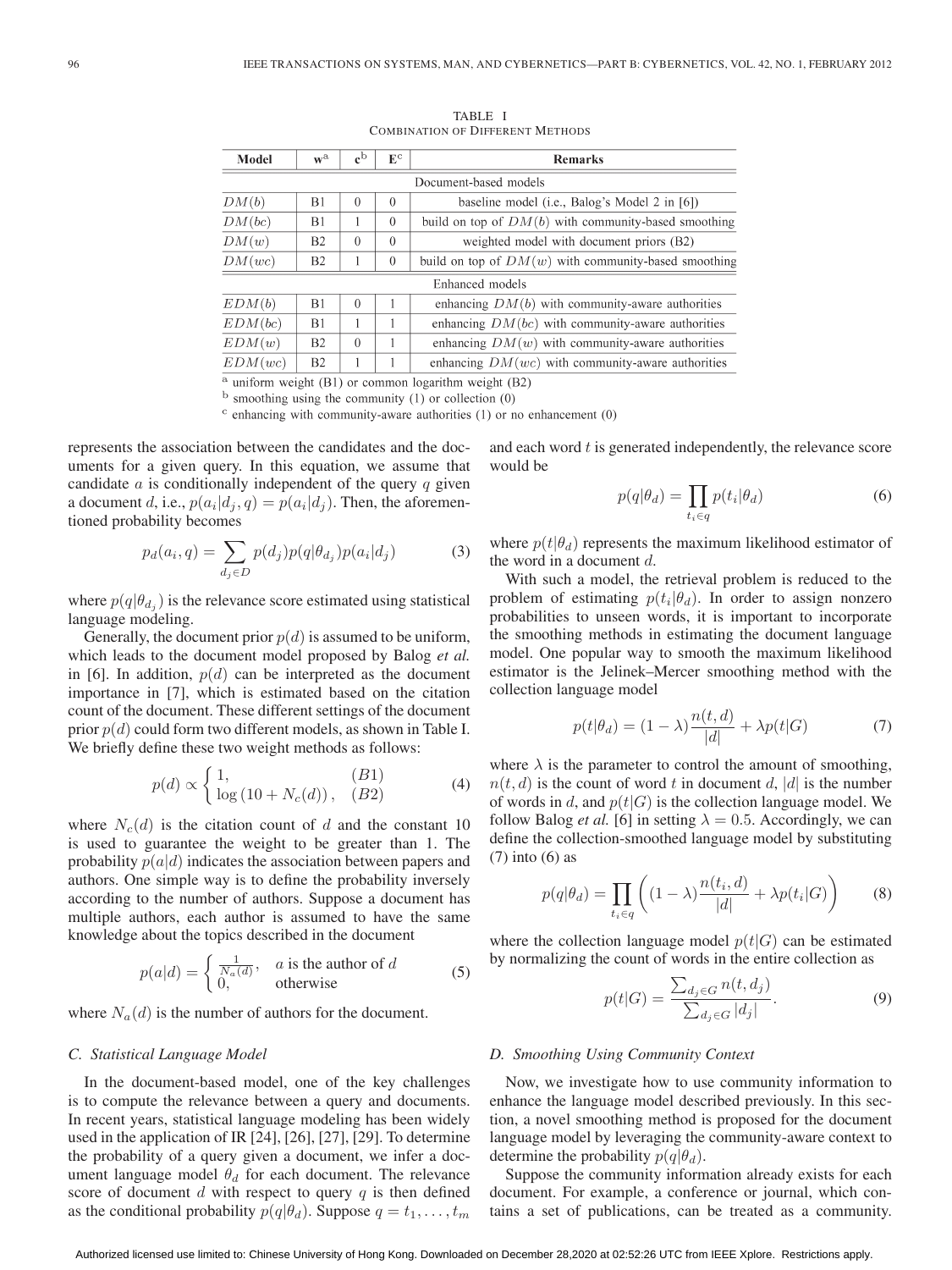

Fig. 3. Graph representation of the relationships between documents, communities, and the entire collection.

Fig. 3 shows the relationships between the documents, the communities, and the whole collection. There are three-level representations for the language model: the variable  $\theta_d$  denotes the low-level document representation, sampled once per document; the variable  $C_d$  denotes the middle-level community representation, consisting of a set of documents including  $d$ ; finally, the variable  $G$  denotes the high-level collection representation, consisting of all the documents.

According to the traditional language model, each word is smoothed by the same collection language model, which would be treated equally despite of their different community information. However, the community provides valuable insight and distinctive information for its documents because a document will somewhat share much more common information with its community rather than with the whole collection. Moreover, each community may have its own distinctive characteristics, which are different from other communities. Therefore, it would be more reasonable to employ the distinctive community language model, instead of the whole collection-based smoothing, to smooth different document models. The community language model is defined as

$$
p(t|C_d) = \frac{\sum_{d_j \in C_d} n(t, d_j)}{\sum_{d_j \in C_d} |d_j|}
$$
(10)

where  $C_d$  is the community that  $d_i$  belongs to. For two documents that belong to two different communities, we can define two distinctive community language models, instead of the same collection language model, to smooth the document language model. The community-smoothed language model is obtained by substituting  $p(t|C_d)$  for  $p(t|G)$  into (8) to obtain

$$
\hat{p}(q|\theta_d) = \prod_{t_i \in q} \left( (1-\lambda) \frac{n(t_i, d)}{|d|} + \lambda p(t_i | C_d) \right). \tag{11}
$$

Note here that document  $d$  belongs to community  $C_d$ .

## *E. Combination of Different Methods*

We have described two language models, i.e., as  $(8)$  and  $(11)$ , for calculating  $p(q|\theta_{d_i})$ . Moreover, there are two methods in (4) for computing  $p(d)$  as well. By setting  $p(d)$  to be uniform as  $B1$ in (4) and substituting (8) for  $p(q|\theta_d)$  into (3), we obtain

$$
p_d(a_i, q) = \sum_{d_j \in D} \left\{ \prod_{t_i \in q} \left( (1 - \lambda) \frac{n(t_i, d)}{|d|} + \lambda p(t_i | G) \right) \right\} p(a_i | d_j)
$$
\n(12)

which is exactly the same as the document model (i.e., Model 2 on the "candidate centric" model) developed by Balog *et al.* in [6]. When considering each method and substituting into (3) separately, four different models can be combined, as shown in the upper part of Table I. Notice that Balog's Model 2, which is the best performing model in [6], is a special case of our model (denoted by  $Baloq_{m2}$ ).  $DM(w)$  is a weighted model with document priors derived from citation count [i.e.,  $B2$  in (4)]. In addition,  $DM(bc)$  and  $DM(wc)$  are built on top of  $DM(b)$  and  $DM(w)$  with community-based smoothing method, respectively. To investigate the effect of the new developed smoothing method, we choose  $Balog_{m2}$  as our baseline and compare the performance of other documentbased models in Section V-C1.

## IV. ENHANCED MODELS WITH COMMUNITY-AWARE AUTHORITIES

In the academic domain, researchers in similar fields are most likely to form a community and to publish relevant articles in the community. Motivated by the observation that experts usually have high authority in some communities, we develop and investigate the query-sensitive authorities with an adaptive ranking refinement strategy, so as to enhance expertise retrieval models.

## *A. Discovering Authorities in a Community*

In a community, the authors' relationships can be described using a coauthorship network, which has been used extensively to determine the structure of scientific collaborations [22]. We consider a weighted directed graph to model the coauthorship network in which each edge represents a coauthorship relationship. If any two authors have published a paper together, an edge with a weight is created. Let us take community  $C_1$  in Fig. 1 as an example. Authors  $a_1$  and  $a_2$  coauthored paper  $d_1$ , and  $a_1$ ,  $a_2$ , and  $a_3$  coauthored paper  $d_2$ . Thus,  $a_1$ ,  $a_2$ , and  $a_3$ would be connected with each other.

To quantify the edge weight, the coauthorship frequency is proposed in [21], which consists of the sum of all values for all papers coauthored by  $a_i$  and  $a_j$ 

$$
f_{ij} = \sum_{k=1}^{N} \frac{\delta_i^k \delta_j^k}{n_k - 1}
$$
 (13)

where  $\delta_i^k = 1$  if  $a_i$  is one of the authors of paper  $d_k$ ; otherwise,  $\delta_i^k = 0$  and  $n_k$  is the number of authors in paper  $d_k$ . This gives more weight to authors who copublish more papers together. For the aforementioned example, the graph with the coauthorship frequency is shown in Fig. 4(a). In general, the link weight  $w_{ij}$  from  $a_i$  to  $a_j$  is defined by normalizing the coauthorship frequency from  $a_i$  as

$$
w_{ij} = \frac{f_{ij}}{\sum_{k=1}^{n} f_{ik}}.
$$
 (14)

This normalization ensures that the weights of an author's relationships sum to one, as shown in Fig. 4(b) for  $C_1$ .

For each community, a weighted coauthorship graph can be easily built. Intuitively, the generated coauthorship weights express valuable information which should, and can, be taken into account for discovering the authorities of the authors within the community. The PageRank algorithm [34] can be applied to a undirectional coauthorship graph by transforming each undirectional edge into a set of two directional symmetrical

Authorized licensed use limited to: Chinese University of Hong Kong. Downloaded on December 28,2020 at 02:52:26 UTC from IEEE Xplore. Restrictions apply.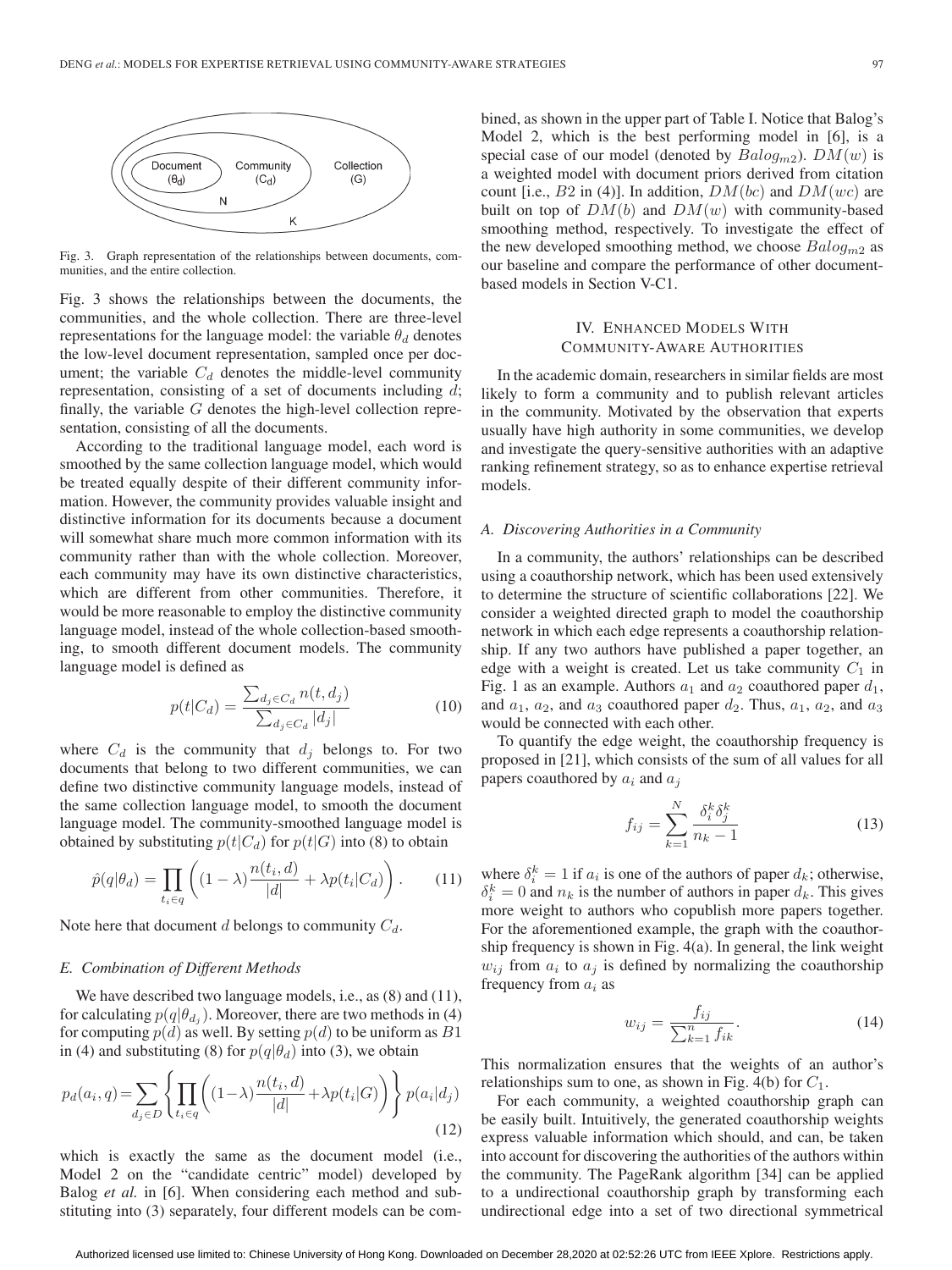

Fig. 4. Coauthorship graph with (a) coauthorship frequency and (b) normalized weight.

edges. Indeed, PageRank assumes that when a node a connects to *n* other nodes, each equally receives a fraction  $1/n$ of  $PR(a)$ . However, in reality, the link weights express how strongly related two nodes, or authors, are in the coauthorship graph, and these weights can be used to determine the impact of an individual author in the network. We therefore utilize AuthorRank [21], a modification of PageRank [34] which considers link weight, to measure the authorities for the authors within this community. The AuthorRank of an author  $a_i$  is then given as follows:

$$
p(a_i|C_k) = (1 - \alpha) \frac{1}{N_a(C_k)} + \alpha \sum_{j=1}^{N_a(C_k)} w_{ij} \cdot p(a_j|C_k) \tag{15}
$$

where  $N_a(C_k)$  is the number of authors in the community  $C_k$  and  $p(a_i|C_k)$  is the authority (i.e., AuthorRank) of the author  $a_i$ , satisfying  $\sum_i p(a_i|C_k)=1$ . The AuthorRank can be calculated with the same iterative algorithm used by PageRank.

#### *B. Community-Sensitive AuthorRank*

The AuthorRank described earlier calculates the authority for the authors within a community, but it is independent of any particular query topic. To identify a set of experts for a given query, we propose a community-sensitive AuthorRank to generate query-specific authority scores for authors at query time. We precompute the authority scores offline for each community, as with ordinary AuthorRank. At query time, these authority scores are combined based on the communities of the query to form a composite AuthorRank score for those associated authors. Given a query  $q$ , we compute the probability for each community  $C_k$  the following:

$$
p(C_k|q) = \frac{p(C_k) \cdot p(q|C_k)}{p(q)} \propto p(C_k) \prod_{t_i \in q} p(t_i|C_k)
$$
 (16)

where  $p(t_i|C_k)$  is easily computed from the community language model as (10). The quantity  $p(C_k)$  is not as straightforward. We model it in terms of the number of authors  $N_a(C_k)$ and the average citation count per paper  $\overline{N_c}(C_k)$  in the community  $C_k$  as

$$
p(C_k) \propto N_a(C_k) \cdot \log(10 + \overline{N_c}(C_k)). \tag{17}
$$

The number of authors reflects the size of the community, and the average citation count per paper reflects the quality of the community. Therefore, the underlying idea is that the community prior is proportional to the size and quality of the community.

According to  $(16)$ , we retrieve the top  $k$  communities that are highly related to the query. Finally, we compute the querysensitive authority score for each author as follows:

$$
p(a_i|q) = \sum_k p(C_k|q)p(a_i|C_k).
$$
 (18)

The aforementioned community-sensitive AuthorRank has the following probabilistic interpretation. Note that (18) can be reformulated as

$$
p(a_i|q) \propto p_c(a_i,q) = \sum_k p(C_k)p(q|C_k)p(a_i|C_k). \tag{19}
$$

The authors are ranked according to this composite score  $p_c(a_i,q)$ . Supposing  $C_k$  is a "virtual" document, it becomes the document-based model (3). Thus, the community-sensitive AuthorRank can be regarded as a high-level document-based model that captures the high-level and general aspects for a given query.

#### *C. Ranking Refinement Strategy*

Based on the document-based model and the communitysensitive AuthorRank (i.e., community-based model), we obtain two kinds of ranking results  $Rd$  and  $Rc$ , which reflect the authors' expertise from different perspectives. The ranking list Rd captures more specific and detailed aspects matching with the given query, as it measures the contribution of each document individually. In contrast, the ranking list  $\vec{R}c$  reflects more general and abstract aspects matching with the given query. In other words, if the document-based model is good for capturing the low-level and specific queries, then the community-sensitive AuthorRank should be good for capturing the high-level and general queries. Therefore, we consider the ranking refinement strategy by leveraging the community-sensitive AuthorRank to boost the document-based model.

In order to measure the similarity and diversity between two ranking results, we utilize a measurement, similar to the Jaccard coefficient, which is defined as the size of the intersection divided by the size of the union of these two top  $k$  ranking results

$$
J = \frac{|\vec{Rd} \cap \vec{Rc}|}{|\vec{Rd} \cup \vec{Rc}|}.
$$
 (20)

This measurement implies the following meanings: A large value is reached if the community-sensitive AuthorRank could retrieve many common authors within the top  $k$  results as identified by the document-based model. In this case, the community-sensitive AuthorRank may contribute significantly to refine the document-based model; otherwise, vice versa. Based on this scheme, we adopt this measurement for an adaptive ranking refinement as follows. Let  $Rd(a_i)$  be the rank of author  $a_i$  in Rd. Suppose  $\hat{R}c$  is the subset of  $\vec{R}c$  consisting of the intersected authors  $(R\vec{d}\bigcap \vec{R}c)$ , and let  $\hat{R}c(a_i)$  be the rank of author  $a_i$  in  $\hat{R}c$ . For each author  $a_i$  in  $\hat{R}d$ , we define a refined score  $S(a_i)$  based on the following function:

$$
S(a_i) = \frac{1}{R d(a_i)} + \delta(a_i) \cdot J \cdot \frac{1}{\hat{R}c(a_i)}
$$
(21)

where  $\delta(a_i)=1$  if  $a_i$  is one of the intersected authors; otherwise,  $\delta(a_i)=0$ . The intuition behind this method is that the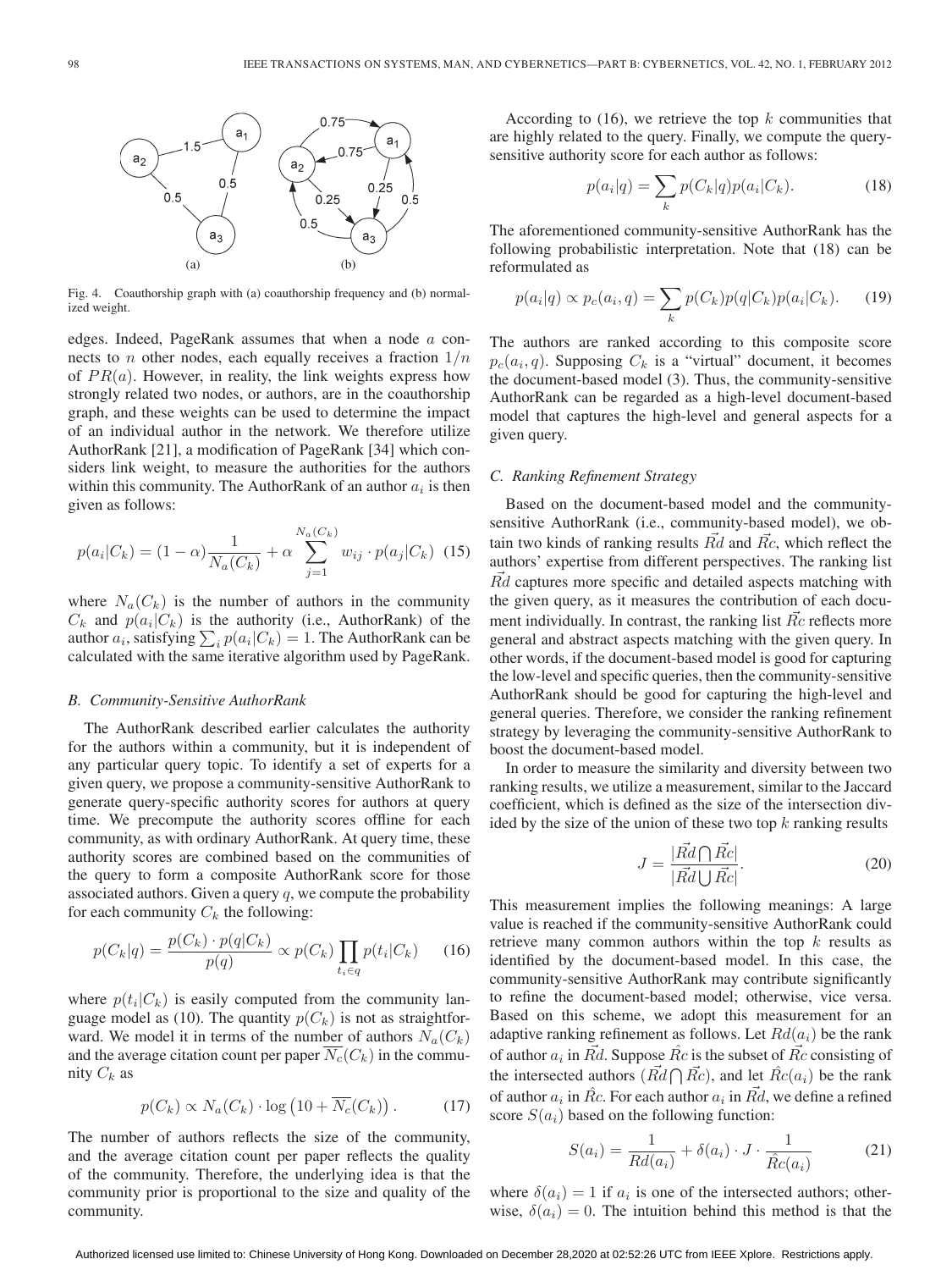authors, which are identified in both  $\vec{Rd}$  and  $\vec{Rc}$ , should be boosted ahead based on the ranking results  $\vec{R}d$ . The new results are ranked according to the refined score  $S(a_i)$ . By applying the ranking refinement strategy to the previous four different document-based models, we obtain four enhanced models, as shown in Table I. The performances of these enhanced models are evaluated and compared in Section V-C2.

## *D. Overall Algorithm and Other Hybrid Methods*

By unifying the document-based model in Section III and the enhanced model described earlier, we summarize the proposed algorithm in Algorithm 1. In the algorithm, note that we first perform preprocessing in a collection and precompute the following probabilities:  $p(d_i)$ ,  $p(a_i|d_i)$ ,  $p(C_k)$  and  $p(a_i|C_k)$ . At query time, our approach is performed as shown in Algorithm 1. The document-based model is approximately performed using the top  $k_1$  relevant documents obtained by top k algorithms [35], and meanwhile, the community-sensitive AuthorRank is implemented using the top  $k_2$  relevant communities as well. In Section V-C4, we investigate and discuss the effect of these two parameters  $k_1$  and  $k_2$ . In this paper, all of the algorithms used are programmed in C# language. We have implemented the language modeling approach to obtain the initial relevance scores with the Lucene.Net<sup>2</sup> package. For these experiments, the system indexes the collection and does tokenization, stopping, and stemming in the usual way.

#### **Algorithm 1** Enhanced Expertise Retrieval Algorithm

*Input:* Given a query q, *Perform:*

- 1) Retrieve the top  $k_1$  most relevant documents based on the language model with (8) or (11);
- 2) Aggregate the expertise  $p(a_i, q)$  using the documentbased model (3) and then obtain the ranking results  $\vec{R}d$ ;
- 3) Identify the top  $k_2$  most relevant communities according to (16);
- 4) Compute the community-sensitive AuthorRank with (18) and then obtain the ranking results  $Rc$ ;
- 5) Refine with (21) and get the new ranking results.

*Output:* Return the ranked experts  $\{a_1, a_2, \ldots, a_k\}$ .

To investigate the performance of the proposed refinement strategy, we compare the results using other two heuristic methods to combine the document-based model and the communitysensitive AuthorRank. One is a simple hybrid model by linear combination of the document-based model with the community-sensitive AuthorRank as

$$
p_h(a_i, q) = \mu_1 p'_d(a_i, q) + (1 - \mu_1) p'_c(a_i, q) \tag{22}
$$

where  $p'_d(a_i, q)$  and  $p'_c(a_i, q)$  are the normalized values of  $p_d(a_i,q)$  and  $p_c(a_i,q)$ , respectively. Another one is a weighted

```
2http://incubator.apache.org/lucene.net/
```

```
<article mdate="2003-11-24" key="journals/cj/Fuhr92">
   <author>Norbert Fuhr</author>
   <title>Probabilistic Models in Information Retrieval.</title>
   <pages>243-255</pages>
   <year>1992</year>
   <volume>35</volume>
   <journal>Comput. J.</journal>
   <number>3</number>
   <url>db/journals/cj/cj35.html#Fuhr92</url>
</article>
```
#### Fig. 5. Sample of the DBLP XML records.

version of the reciprocal rank data fusion technique [36], which can be defined as

$$
S'(a_i) = \mu_2 \frac{1}{R d(a_i)} + (1 - \mu_2) \frac{1}{R c(a_i)} \tag{23}
$$

where  $Rd(a_i)$  and  $Rc(a_i)$  are the ranks of author  $a_i$  in Rd and Rc, respectively. The new results are ranked according to the aggregated scores  $p_h(a_i, q)$  and  $S'(a_i)$ . By substituting (22) and (23) for (21) in Algorithm 1 individually, we could validate the aforementioned two hybrid methods and present the experimental results in Section V-C5.

As mentioned in Section IV-B, we investigate the community-sensitive (i.e., query-dependent) AuthorRank. In order to show the effectiveness of query-dependent aspects, we introduce the query-independent AuthorRank over multiple communities in the following. The aggregated queryindependent AuthorRank can be regarded as a special case of query-dependent AuthorRank when we assume the relevance score  $p(q|C_k)$  to be uniformly distributed as (19). The aggregated query-independent AuthorRank is then defined as follows:

$$
p(a_i) \propto \sum_k p(C_k) p(a_i | C_k)
$$

which leads to a static and query-independent ranking list  $Rc_s$ . By substituting  $\overline{Rc}_s$  for  $\overline{Rc}$  in Algorithm 1, we could evaluate a query-independent version of the enhanced model. In Section V-C5, our experimental results, as shown in Table X, confirm that the query-dependent version performs better than the query-independent version.

## V. EXPERIMENTAL EVALUATION

We evaluate the performance of our proposed models with different settings through an empirical evaluation. In this section, we first introduce the experimental setup, including the data set and evaluation metrics, and then present the experimental results.

## *A. Data Set*

The data set that we study is the DBLP bibliography data, which contains over 1 100 000 XML records as of March 2009. Each record represents a paper that is originally published in conferences, journals, books, etc. One of the XML records is shown in Fig. 5, and it consists of several elements, such as "author," "title," "journal/conference," etc. In total, we gather about 700 000 author names from DBLP XML records, each of which can be an expert candidate. As the DBLP records contain limited information to represent the papers, we use a method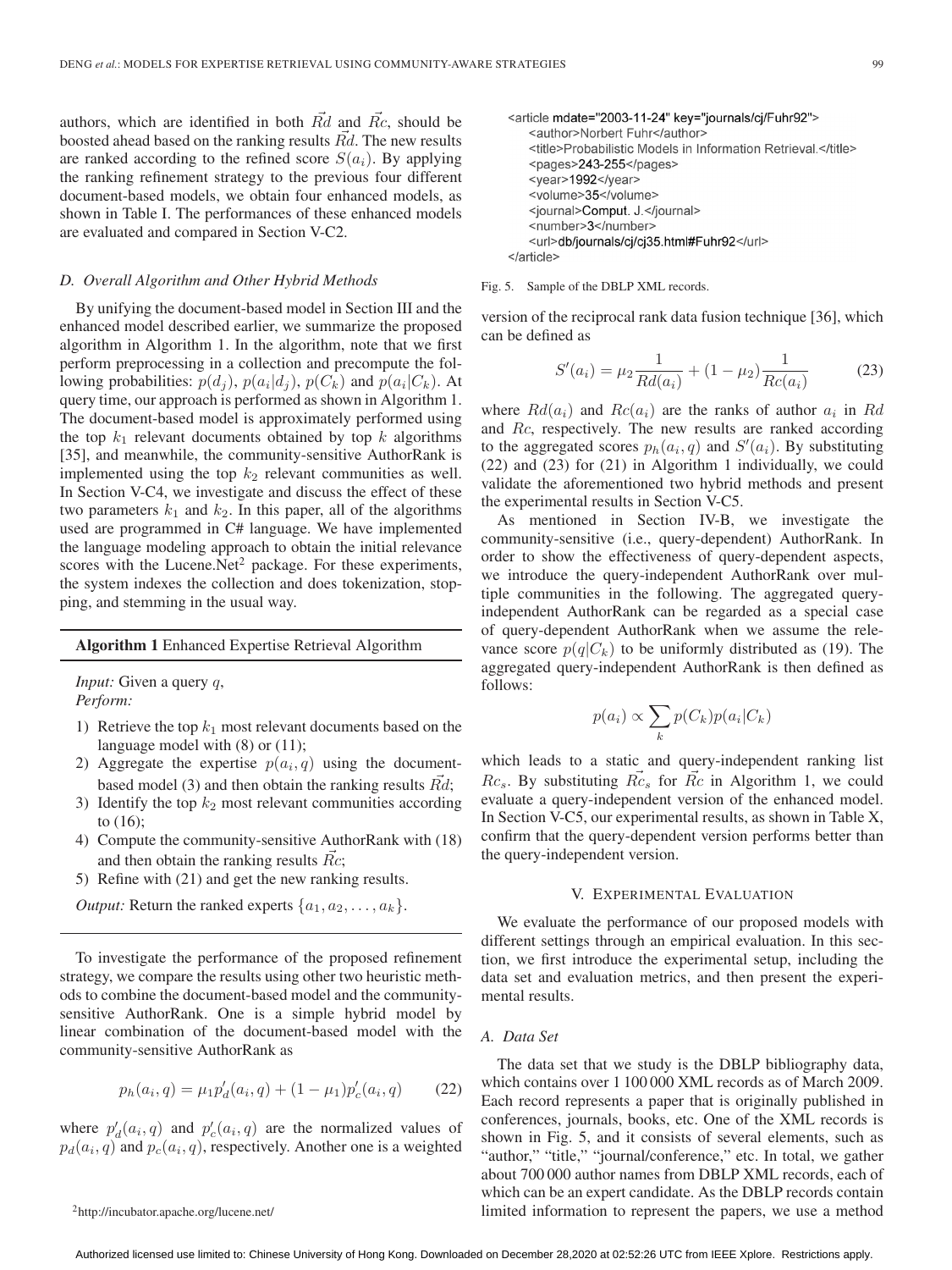TABLE II STATISTICS OF THE DBLP COLLECTION

| <b>Property</b>       | #of entities |
|-----------------------|--------------|
| Number of papers      | 1,152,512    |
| Number of authors     | 695,906      |
| Number of communities | 3.311        |

similar to the one described in [7] to extend the information using Google Scholar<sup>3</sup> as a data supplement. For each paper, we use the title as the query to search in Google Scholar and select the top ten returned records as the supplemental data for this paper. The metadata (HTML pages) crawled from Google Scholar is up to 30 GB. This process is done automatically by a crawler and a parser, and the citation count of the paper in Google Scholar is obtained at the same time. In addition, we collect the community information according to the journals and conferences, and the total number of valid communities is 3311. For each community, we regard all the paper titles as the community context and construct the community coauthorship network for the affiliated authors. In summary, the data collection for experiments includes 1 152 512 papers, 695 906 authors, and 3311 communities, as shown in Table II.

The evaluation of expert finding performance in such a large data collection is very challenging due to the scarcity of ground truth that can be examined publicly. Furthermore, it is impractical to obtain expert ratings for all authors. In order to measure the performance of our proposed methods, a benchmark data set with 20 query topics and expert lists is manually created, as shown in Table III. The top nine topics and expert lists in the left table were collected by Zhang *et al.* [32], which are available at http://keg.cs.tsinghua.edu.cn/project/ PSN/dataset.html#new\_expert\_list. The remaining 11 topics and relevance judgments for the corresponding expert lists were created and evaluated by ten researchers and senior graduate students of CUHK. Specifically, these 11 topics were created by the ten assessors based on their own research topics (i.e., IR, machine learning, and database). For example, three database people generated four query topics related to their own research, including privacy preservation, skyline, sensor RFID data management, and stream. Similarly, four machine learning people created some of their familiar subtopics, such as semisupervised learning, reinforcement learning, and kernel methods. We tried to cover not only broad queries (e.g., machine learning, IR) but also specific queries (e.g., language model for IR) to see whether our methods could handle both of them effectively.

Following general relevance judgments, for each query, a list of relevant experts is collected through the method of pooled relevance judgments with human assessment efforts. The topranked/retrieved authors from the computer science bibliography search engines (such as CiteSeer,<sup>4</sup> Libra,<sup>5</sup> Rexa,<sup>6</sup> and ArnetMiner<sup>7</sup>) and the committees of the top conferences related to the query topic were taken to construct the pools which contained around 300 authors. Moreover, since the query topics were created by the assessors who had conducted research in

3http://scholar.google.com/

4http://citeseer.ist.psu.edu/

5http://libra.msra.cn/

7http://www.arnetminer.org/

the related field for several years, they were quite familiar with the experts in that research field and could make reliable relevance judgments and even nominate some missing experts. The assessments were carried out mainly in terms of the number of top conference/journal papers an expert candidate had published, the number of related publications for the given query, and what distinguished awards he/she had received. There are four grade scores (3, 2, 1, and 0) which were assigned to represent top expert, expert, marginal expert, and not expert, respectively. For example, "W. Bruce Croft," who published over 60 papers in the Special Interest Group on Information Retrieval Conference (i.e., a top conference in the IR area), was marked as top expert for query "information retrieval." Basically, each query and the corresponding expert list are judged by at least three (to five) assessors, and we intentionally obtained a small number of experts by marking around 20 topranked experts as top experts (although the number of experts could be quite large). Finally, the judgment scores (at levels 3 and 2) were averaged to construct the final ground truth with 20–50 experts for each query, as shown in Table III.

## *B. Evaluation Metrics*

For the evaluation of the task, three different metrics are employed to measure the performance of our proposed models, including precision at rank  $n$  (P@n), mean average precision (AP) (MAP), bpref [5], [37], [38], and mean reciprocal rank (MRR). P@n measures the fraction of the top  $n$  retrieved results that are relevant experts for the given query, which is defined as

$$
P@n = \frac{\# \text{ relevant experts in top } n \text{ results}}{n}.
$$

R-precision (R-prec) is defined as the precision at rank  $R$  where R is the number of relevant candidates for the given query. AP emphasizes returning more relevant documents earlier. For a single query, AP is defined as the average of the  $P@n$  values for all relevant documents

$$
AP = \frac{\sum_{n=1}^{N} (P@n * rel(n))}{R}
$$

where *n* is the rank, N is the number retrieved, and rel(*n*) is a binary function indicating the relevance of a given rank. MAP is the mean value of the APs computed for all the queries. Aside from the measurement of precisions, Bpref is a good score function that evaluates the performance from a different view, i.e., the number of nonrelevant candidates. It is formulated as

$$
bpref = \frac{1}{R} \sum_{r=1}^{N} \left( 1 - \frac{\#n \text{ ranked higher than } r}{R} \right)
$$

where  $r$  is a relevant candidate and  $n$  is a member of the first  $R$ candidates judged nonrelevant as retrieved by the system. The reciprocal rank of a query is the inverse of the rank of the first relevant result  $rank_i$ . The MRR is the average of the reciprocal ranks of results for a samples of queries Q

$$
MRR = \frac{1}{|Q|} \sum_{i=1}^{|Q|} \frac{1}{rank_i}.
$$

In our experiments, we report the results of P@10, P@20, P@30, R-prec, bpref, MAP, and MRR.

<sup>6</sup>http://rexa.info/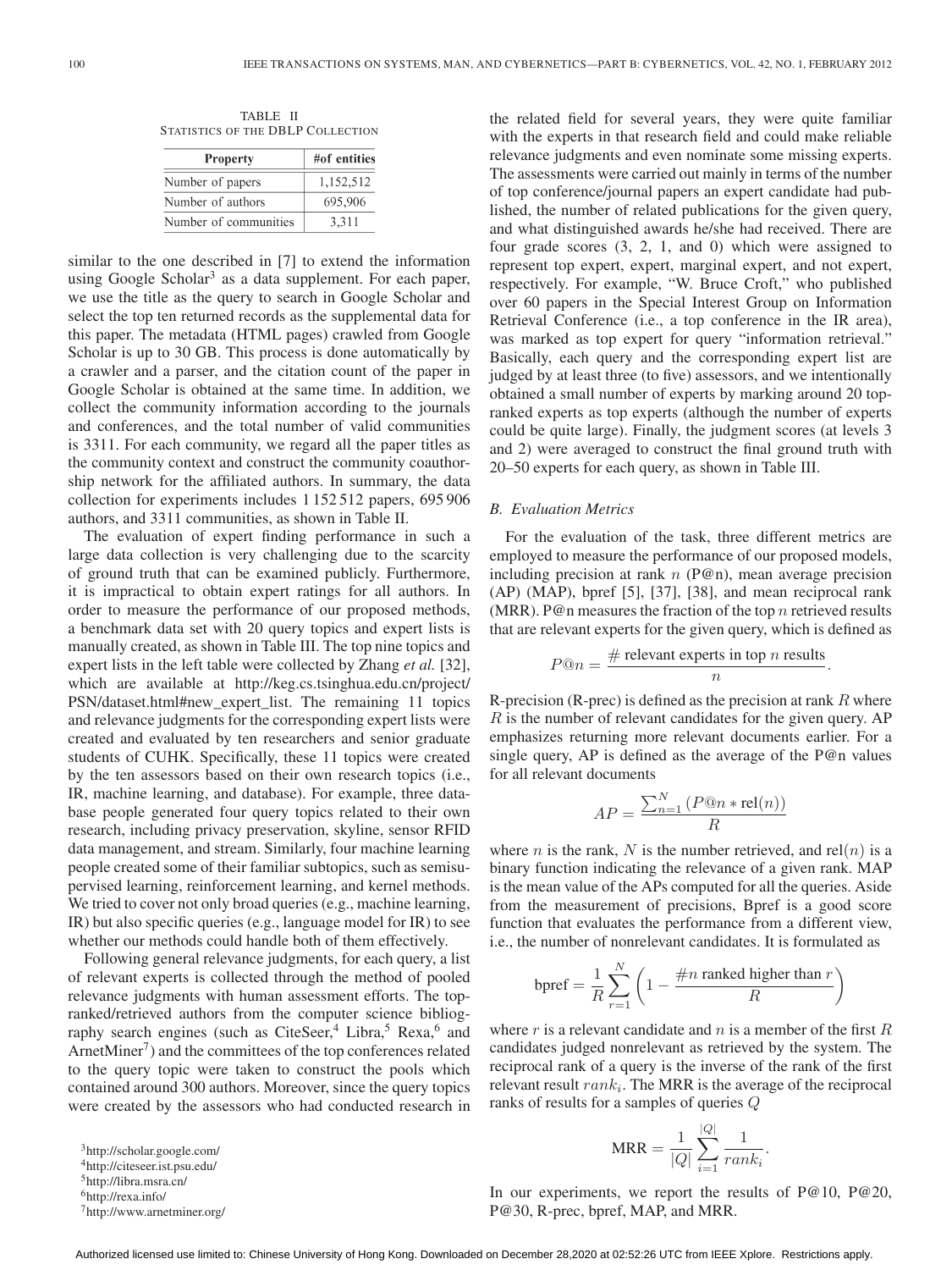| <b>Topic</b>                  | #Expert | <b>Topic</b>                             | #Expert |
|-------------------------------|---------|------------------------------------------|---------|
| Information Extraction        | 20      | <b>Information Retrieval</b>             | 23      |
| Intelligent Agents            | 29      | Language Model For Information Retrieval | 12      |
| Machine Learning              | 42      | Face Recognition                         | 21      |
| Natural Language Processing   | 41      | Semi Supervised Learning                 | 21      |
| Planning                      | 34      | Reinforcement Learning                   | 17      |
| Semantic Web                  | 45      | Kernel Methods                           | 21      |
| Support Vector Machine        | 31      | Privacy Preservation                     | 17      |
| <b>Boosting</b>               | 56      | Skyline                                  | 12      |
| Ontology Alignment            | 53      | Sensor RFID data management              | 13      |
| Probabilistic Relevance Model | 13      | Stream                                   | 16      |

TABLE III BENCHMARK DATA SET OF 20 QUERIES

#### TABLE IV

EVALUATION AND COMPARISON OF DIFFERENT DOCUMENT-BASED METHODS. THE PERCENTAGES OF RELATIVE IMPROVEMENTS ARE SHOWN IN THE LOWER PART. BEST SCORES ARE IN BOLDFACE

| Method                    | P(a)10      | $P(\partial 20)$ | P(a)30       | R-prec       | MAP          | bpref        | <b>MRR</b> |
|---------------------------|-------------|------------------|--------------|--------------|--------------|--------------|------------|
| DM(b)                     | 0.505       | 0.425            | 0.3517       | 0.4082       | 0.3553       | 0.3522       | 0.7758     |
| DM(bc)                    | 0.525       | 0.4375           | 0.36         | 0.4206       | 0.3718       | 0.3679       | 0.8042     |
| DM(w)                     | 0.655       | 0.4775           | 0.4017       | 0.4664       | 0.4564       | 0.4412       | 0.9071     |
| DM(wc)                    | 0.655       | 0.4925           | 0.4083       | 0.4747       | 0.4687       | 0.4532       | 0.91       |
| Relative Improvements (%) |             |                  |              |              |              |              |            |
| DM(bc)/DM(b)              | $+3.96\%$   | $+2.94%$         | $+2.37%$     | $+3.05%$     | $+4.62\%$ *  | $+4.47\%$ *  | $+3.65\%$  |
| DM(wc)/DM(w)              | $0\%$       | $+3.14%$         | $+1.66%$     | $+1.79%$     | $+2.71\%$ *  | $+2.72\%$ *  | $+0.32\%$  |
| DM(w)/DM(b)               | $+29.7\%$ * | $+12.35\%$ *     | $+14.22\%$ * | $+14.25\%$ * | $+28.43\%$ * | $+25.28\%$ * | $+16.93%$  |
| DM(wc)/DM(b)              | $+29.7\%$ * | $+15.88\%$ *     | $+16.11\%$ * | $+16.3\%$ *  | $+31.91\%*$  | $+28.69\%$ * | $+17.29%$  |
|                           |             |                  |              |              |              |              |            |

\* indicates the improvement is statistically significant ( $p < 0.05$ ).

 $DM(b)$  is the baseline model,  $DM(bc)$  is the community-smoothed  $DM(b)$ ,  $DM(w)$  is the weighted model

# with document prior, and  $DM(wc)$  is the community-smoothed  $DM(w)$ .

## *C. Experimental Results*

We present the experiments in five parts. First of all, the experiments are performed to compare the document-based models with different settings. Then, we examine the performance of the enhanced models after the ranking refinement. Next, we compare our enhanced models with other baselines. After that, we discuss the effect of two parameters by the empirical studies and show some detailed and intermediate results. Finally, we evaluate and compare two other hybrid methods.

*1) Comparison of Document-Based Models:* To validate the effect of the community-based smoothing method, we evaluate and compare the four document-based methods which are listed in Table I, including the baseline model  $DM(b)$ , weighted model  $DM(w)$  with document prior B2, and their communitysmoothed models  $DM(bc)$  and  $DM(wc)$ . The results of these four methods are shown in Table IV. The first part shows the absolute precisions of these methods, and the second part illustrates the percentages of relevant improvements.

According to the first part, it is obvious that the communitysmoothed model  $DM(wc)$  which is built on top of weighted model  $DM(w)$  achieves the best performance among the document-based models in all the metrics, such as 0.4925 for P@20 and 0.4687 for MAP. When looking at the relative improvements, we can see that community-smoothed model  $DM(bc)$  improves over baseline model  $DM(b)$  in all metrics, such as 3.96% for P@10 and 4.62% for MAP. Similarly, community-smoothed model  $DM(wc)$  improves over weighted model  $DM(w)$  in most metrics besides P@10 [it]

is harder to be improved as  $DM(w)$  has been improved a lot over  $DM(b)$ ]. Moreover, according to the t-test of statistical significance, we found that the improvements of both  $DM(bc)/DM(b)$  and  $DM(wc)/DM(w)$  are statistically significant in MAP and bpref  $(p < 5\%)$ , as shown in Table IV. This is because the smoothing method using community context can boost the performance of the language model so as to improve the document-based model for expertise retrieval. The comparisons of  $DM(w)/DM(b)$  and  $DM(wc)/DM(b)$  show that the weighted model  $DM(w)$  and the community-smoothed model  $DM(wc)$  greatly improve the baseline  $DM(b)$ , which confirms the importance to consider the document prior in the document-based model. The t-test results indicate that the improvements of both  $DM(w)/DM(b)$ and  $DM(wc)/DM(b)$  are statistically significant in all metrics except MRR. The aforementioned experimental results demonstrate the effectiveness of the community-based smoothing method.

*2) Comparison of Enhanced Models:* In this section, we consider the question whether our proposed enhanced method can boost the performance by incorporating the documentbased model with the community-sensitive AuthorRank. In Table V, we present the results of four enhanced models. A quick scan of the table reveals that enhanced model  $EDM(wc)$ always outperforms other methods for all the metrics. In this table, we can see, as expected, that our proposed enhanced models perform better than their corresponding documentbased models.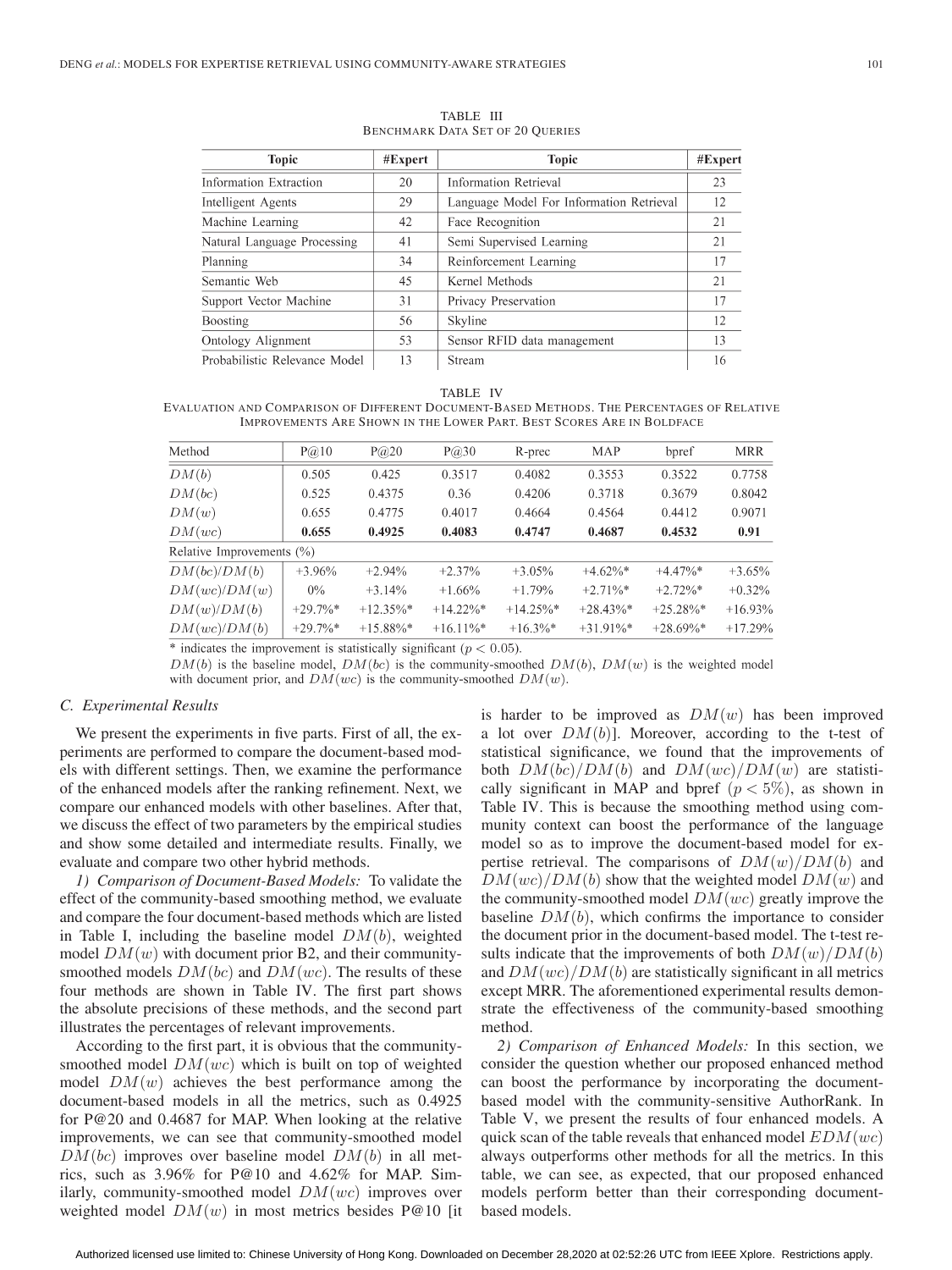TABLE V EVALUATION AND COMPARISON OF DIFFERENT ENHANCED METHODS WITH COMMUNITY-AWARE AUTHORITIES. THE PERCENTAGES OF RELATIVE IMPROVEMENTS ARE SHOWN IN THE LOWER PART. BEST SCORES ARE IN BOLDFACE

| Method                        | $P(\hat{\omega})$ 10 | P@20        | $P(\hat{\omega})$ 30 | R-prec      | MAP         | bpref        | <b>MRR</b> |
|-------------------------------|----------------------|-------------|----------------------|-------------|-------------|--------------|------------|
| $EDM(b)$ : Enhanced $DM(b)$   | 0.55                 | 0.4675      | 0.3967               | 0.4443      | 0.3858      | 0.3987       | 0.7758     |
| $EDM(bc)$ : Enhanced $DM(bc)$ | 0.555                | 0.475       | 0.4017               | 0.4556      | 0.3993      | 0.4093       | 0.8042     |
| $EDM(w)$ : Enhanced $DM(w)$   | 0.675                | 0.5225      | 0.435                | 0.5097      | 0.4823      | 0.4803       | 0.9071     |
| $EDM(wc)$ : Enhanced $DM(wc)$ | 0.68                 | 0.535       | 0.4367               | 0.5109      | 0.4906      | 0.4876       | 0.91       |
| Relative Improvements (%)     |                      |             |                      |             |             |              |            |
| EDM(b)/DM(b)                  | $+8.91\%$ *          | $+10\%$ *   | $+12.8\%$ *          | $+8.85\%$ * | $+8.56\%$ * | $+13.2\%$ *  | $0\%$      |
| EDM(bc)/DM(bc)                | $+5.71%$             | $+8.57\%$ * | $+11.58\%$ *         | $+8.31\%$ * | $+7.74\%$ * | $+11.25\%$ * | $0\%$      |
| EDM(w)/DM(w)                  | $+3.05%$             | $+9.42\%*$  | $+8.3\%$ *           | $+9.28\%$ * | $+5.68\%$ * | $+8.85\%$ *  | $0\%$      |
| EDM(wc)/DM(wc)                | $+3.82%$             | $+8.63\%$ * | $+6.94\%$ *          | $+7.62\%$ * | $+4.66\%$ * | $+7.59\%$ *  | $0\%$      |

\* indicates the improvement is statistically significant ( $p < 0.05$ ).

TABLE VI

COMPARISON OF ENHANCED MODEL EDM(wc) WITH THE BASELINE MODELS BY BALOG *et al.* [6]

| Method                    | P@10        | P@20        | P@30        | R-prec      | MAP         | bpref       | <b>MRR</b> |
|---------------------------|-------------|-------------|-------------|-------------|-------------|-------------|------------|
| Balog's Model1            | 0.025       | 0.018       | 0.021       | 0.018       | 0.006       | 0.008       | 0.048      |
| Balog's Model2            | 0.575       | 0.46        | 0.375       | 0.439       | 0.3915      | 0.3815      | 0.9167     |
| DM(b)                     | 0.505       | 0.425       | 0.3517      | 0.4082      | 0.3553      | 0.3522      | 0.7758     |
| EDM(wc)                   | 0.68        | 0.535       | 0.4367      | 0.5109      | 0.4906      | 0.4876      | 0.91       |
| $EDM(wc)$ /Balog's Model2 | $+18.3\%$ * | $+16.3\%$ * | $+16.4\%$ * | $+16.4\%$ * | $+25.3\%$ * | $+27.8\%$ * | $-0.73%$   |
|                           |             |             |             |             |             |             |            |

\* indicates the improvement is statistically significant ( $p < 0.05$ ).

As for the MAP metric, we measure a precision of 0.4906 for the enhanced model  $EDM(wc)$ , which improves the document-based model  $DM(wc)$  by 4.66%. Similar results are also shown in the comparisons of  $EDM(b)/DM(b)$ ,  $EDM(bc)/DM(bc)$ , and  $EDM(w)/DM(w)$ , and their relative improvements are 8.56%, 7.74%, and 5.68% for MAP, respectively. In terms of the comparisons using other metrics, we observe similar substantial improvements in the enhanced models as well. Regarding MRR metric, enhanced models have little effect/impact on the first relevant result. By comparing the precisions P@10, P@20, and P@30, an interesting observation is seen, which is that the quantities of improvements in P@20 and P@30 are more significant than those in P@10. The t-test results indicate these four relative improvements are statistically significant in most of the metrics except MRR, as shown in Table V. All the experimental results demonstrate the effectiveness of the enhanced models, which could further boost the performance of document-based models. Moreover, the improvements made in the enhanced models are consistent and promising. Therefore, it is very essential and promising to consider the enhanced models for expertise retrieval.

*3) Comparison With Other Baselines:* In this section, we compare our proposed models with other baseline models proposed by Balog *et al.* [6], including Model1 and Model2. To make such comparison fairly, we employ the source codes "EARS" from http://code.google.com/p/ears/ for Balog's models. Since our large-scale data set contains more than 1 million papers and about 0.7 million authors (i.e., expert candidates), we revised the original code appropriately so as to fit our data set. Table VI shows the evaluation results of our enhanced model  $EDM(wc)$  and Balog's models, i.e., Model1 and Model2. It is obvious that the document-based model (i.e., Balog's Model2) outperforms the candidate-based model (i.e., Balog's Model1). Clearly, the performance of Balog's Model1 is very poor. The reason is that some authors who published a paper that happens to exactly match the query could obtain very high value in Model1. Moreover, there are lots of such data existing in our large-scale data set, so that top-ranked authors are dominated by such kinds of nonexperts, while the rank of real experts will be lowered in this model. However, Model2 obtains good results by aggregating the relevant papers for expert candidates. Indeed, our baseline model  $DM(b)$  is exactly the same as Balog's Model2, but with slightly different implementations and parameters which lead to different results. Regarding the relative improvements of  $EDM(wc)/Balog's Model2$ , we can see that our enhanced model  $EDM(wc)$  outperforms Balog's Model2, and the improvements are statistically significant for all the metrics except MRR. The aforementioned experimental results indicate the effectiveness of our proposed enhanced models.

*4) Discussion and Detailed Results:* We have shown the effectiveness and improvement of our proposed document-based models and enhanced models. The parameters  $k_1$  and  $k_2$  used in the previous sections are set to 5000 and 10, respectively. As mentioned before, we only retrieve the top  $k_1$  relevant documents for the document-based model and identify top  $k_2$ relevant communities for the community-sensitive AuthorRank as well. To investigate the effect of these two parameters, we designed the following experiments.

To examine the effect of  $k_1$ , we choose the best documentbased model  $DM(wc)$  [i.e., the community-smoothed model based on weighted model  $DM(w)$ ] and evaluate it with four different values (from 1000 to 10 000). The experimental results for different  $k_1$ 's are shown in Fig. 6(a). We can see that the performance becomes better for greater  $k_1$ 's used in the document-based model. We believe that the reason is that more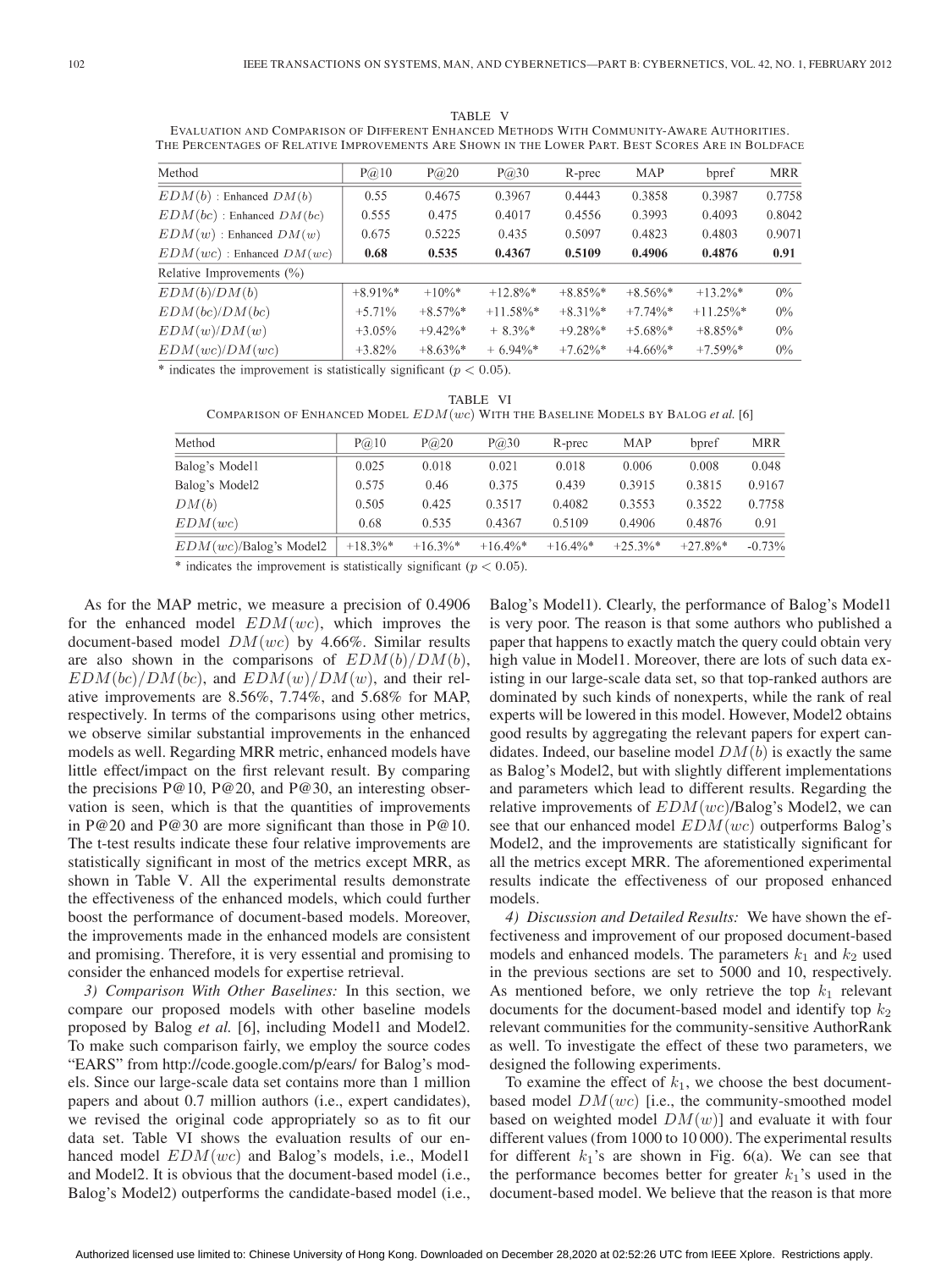

Fig. 6. Effect of varying the parameters  $(k_1 \text{ and } k_2)$  in (a) the document-based model  $DM(wc)$  and (b) the enhanced model  $EDM(wc)$ .

TABLE VII

DETAILED RESULTS OF THE COMMUNITY-SENSITIVE AUTHORRANK FOR THE QUERY "MACHINE LEARNING." THE FIRST ROW IS THE TOP FIVE COMMUNITIES FOR THE QUERY, AND THE REMAINING PART LISTS THE TOP-TEN-AUTHORS LISTS RANKED BY THEIR AUTHORITIES IN THE COMMUNITY

| journals/ML          | conf/ICML            | conf/NIPS             | journals/JMLR      | conf/ECML         |
|----------------------|----------------------|-----------------------|--------------------|-------------------|
| Pat Langley          | Andrew W. Moore      | Terrence J. Sejnowski | Michael I. Jordan  | Saso Dzeroski     |
| Robert E. Schapire   | Sridhar Mahadevan    | Michael L. Jordan     | Yoram Singer       | Johannes Frnkranz |
| Manfred K. Warmuth   | Thomas G. Dietterich | Geoffrey E. Hinton    | Tong Zhang         | Gerhard Widmer    |
| Thomas G. Dietterich | Prasad Tadepalli     | Peter Davan           | Francis R. Bach    | Ivan Bratko       |
| Yoram Singer         | Michael L. Littman   | Christof Koch         | Olivier Bousquet   | Enric Plaza       |
| Ryszard S. Michalski | Pat Langley          | Klaus-Robert Miler    | Klaus-Robert Mller | Pavel Brazdil     |
| Michael J. Pazzani   | Andrew McCallum      | Zoubin Ghahramani     | Bernhard Schlkopf  | Birgit Tausend    |
| Dana Angluin         | Thorsten Joachims    | Michael Mozer         | Andr Elisseeff     | Stephen Muggleton |
| Avrim Blum           | Satinder P. Singh    | Bernhard Schlkopf     | Koby Crammer       | Floriana Esposito |
| Leo Breiman          | Michael I. Jordan    | Satinder P. Singh     | Ingo Steinwart     | Stan Matwin       |

documents can better capture the complete expertise. However, a larger  $k_1$  may result in longer processing time. Therefore, a good tradeoff is to set  $k_1 = 5000$ . To investigate the effect of  $k_2$ , we fix  $k_1 = 5000$  and choose to compare the enhanced model  $EDM(wc)$  with several different values from 0 to 50. Here,  $k_2 = 0$  in  $EDM(wc)$  represents its document-based model  $DM(wc)$ . As shown in Fig. 6(b), when incorporating the community-sensitive AuthorRank in the enhanced model  $(k_2 > 0)$ , the performance is improved compared with the document-based model ( $k_2 = 0$ ). The precisions first increase and then level off as  $k_2$  grows. In general, the enhanced model  $EDM(wc)$  is relatively robust for different  $k_2$  and achieves good results when  $k_2 = 10$ .

To gain a better insight into the proposed enhanced model, we choose the query "machine learning" as the case to detail the combination of the community-sensitive AuthorRank and the document-based model and to show the intermediate results as well. We first present the detailed results of the communitysensitive AuthorRank in Table VII. According to (16), the top five relevant communities to the query "machine learning" are identified in the first row of Table VII, which are the "Machine Leaning journal," "ICML conference," "NIPS conference," "JMLR journal," and "ECML conference." Using AuthorRank, we could easily obtain their authorities for these communities. The top-ten-authors lists ranked by their authorities are listed in Table VII. As we can see, the proposed method can capture the right communities as well as the authoritative authors, such as

TABLE VIII

TOP-TEN-EXPERTS LISTS RETRIEVED BY THE DOCUMENT-BASED MODEL  $DM(wc)$ , THE COMMUNITY-SENSITIVE AUTHORRANK, AND THE ENHANCED MODEL EDM(wc) FOR THE QUERY "MACHINE LEARNING"

| DM(wc)               | Authorities          | EDM(wc)              |
|----------------------|----------------------|----------------------|
| Pat Langley          | Pat Langley          | Pat Langley          |
| Thomas G. Dietterich | Robert E. Schapire   | Thomas G. Dietterich |
| Sumio Watanabe       | Manfred K. Warmuth   | Sumio Watanabe       |
| David E. Goldberg    | Yoram Singer         | David E. Goldberg    |
| Tom M. Mitchell      | Thomas G. Dietterich | Avrim Blum           |
| Avrim Blum           | Michael I. Jordan    | Tom M. Mitchell      |
| Ivan Bratko          | Satinder P. Singh    | Sanjay Jain          |
| Donald Michie        | Sanjay Jain          | Ivan Bratko          |
| Carl H. Smith        | John Shawe-Taylor    | Donald Michie        |
| J. Ross Ouinlan      | Michael J. Pazzani   | Michael I. Jordan    |

"Andrew W. Moore" in ICML and "Michael I. Jordan" in NIPS. With the top  $k$  identified communities, the community-sensitive AuthorRank is employed to generate the query-sensitive authorities. In this case, the top-ten-authors list ranked by the query-sensitive authorities is shown in the second column of Table VIII. The other two columns in Table VIII report the top-ten-experts lists retrieved by  $DM(wc)$  and  $EDM(wc)$ , respectively. We observe that a slight change occurs in the output of  $EDM(wc)$  in contrast to that of  $DM(wc)$ , which would boost the persons retrieved by both the document-based model and the community-sensitive AuthorRank.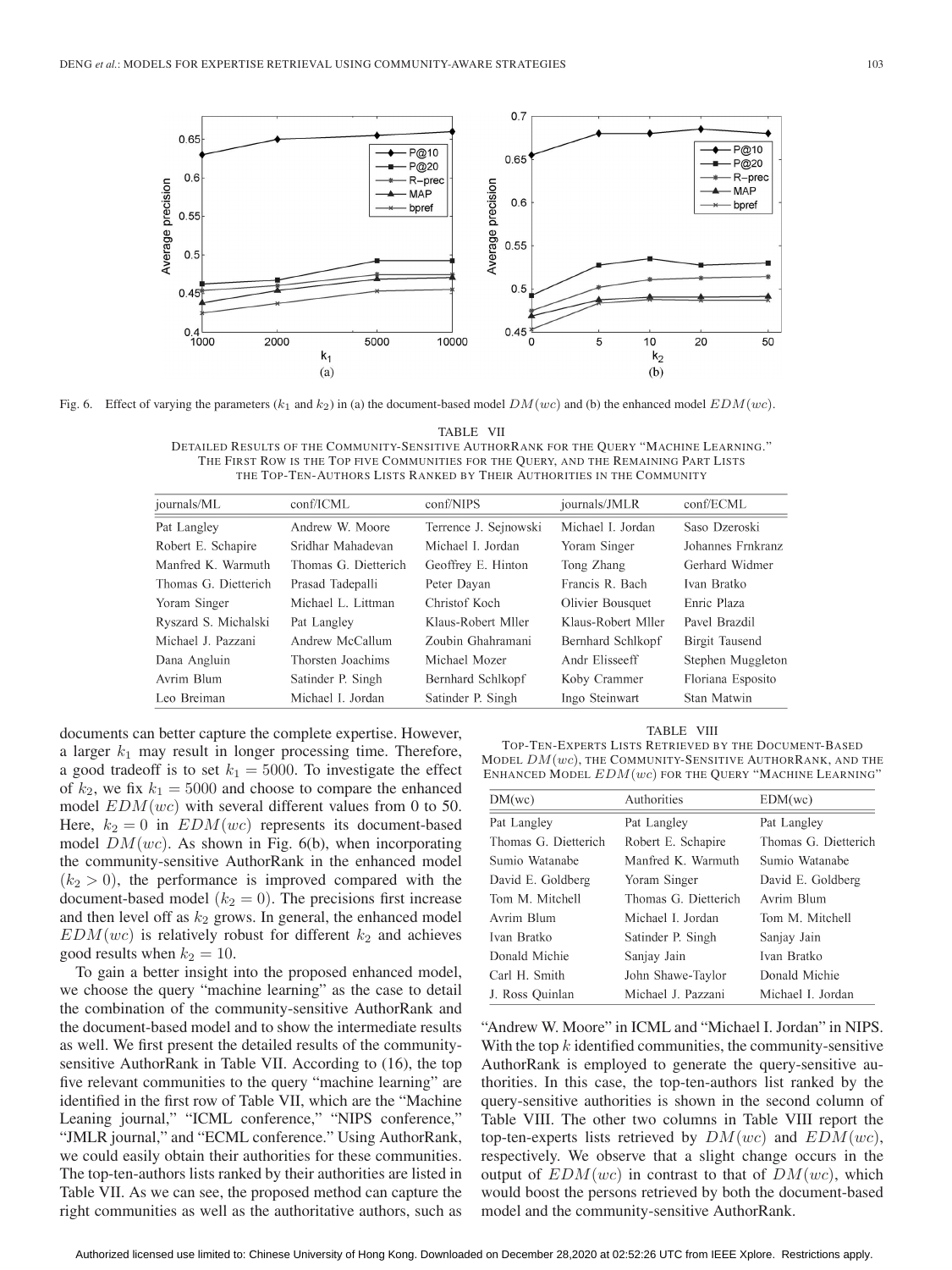

Fig. 7. Effect of the hybrid methods by tuning the parameters ( $\mu_1$  and  $\mu_2$ ) in (a) the hybrid method and (b) the reciprocal rank data fusion method. (a) Hybrid method  $(p_h(a_i, q))$ . (b)  $(S'(a_i))$ .

TABLE IX EXPERIMENTAL RESULTS OF DIFFERENT HYBRID METHODS

| Method                                         | P@10 | P@20  | P@30 | R-prec                      | MAP           | bpref | MRR  |
|------------------------------------------------|------|-------|------|-----------------------------|---------------|-------|------|
| EDM(wc)                                        | 0.68 | 0.535 |      | 0.4367 0.5109 0.4906 0.4876 |               |       | 0.91 |
| Hybrid method ( $\mu_1 = 0.6$ )   0.695 0.5375 |      |       | 0.44 | 0.5221                      | 0.4978 0.4965 |       | 0.91 |

| ш |  |
|---|--|
|---|--|

COMPARISON OF ASPECTS OF QUERY-DEPENDENT AUTHORRANK AND QUERY-INDEPENDENT AUTHORRANK IN ENHANCED MODEL  $EDM(wc)$ 

| Method                         | P@10     | P@20    | P@30        | R-prec     | MAP        | bpref       | MRR   |
|--------------------------------|----------|---------|-------------|------------|------------|-------------|-------|
| Query-independent $(Q_i)$      | 0.665    | 0.5     | 0.4133      | 0.4784     | 0.472      | 0.4554      | 0.91  |
| Query-dependent $(Q_d)$        | 0.68     | 0.535   | 0.4367      | 0.5109     | 0.4906     | 0.4876      | 0.91  |
| $Q_d/Q_i$ Relative improvement | $+2.26%$ | $+7\%*$ | $+5.65\%$ * | $+6.79\%*$ | $+3.94\%*$ | $+7.07\%$ * | $0\%$ |
|                                |          |         |             |            |            |             |       |

\* indicates the improvement is statistically significant ( $p < 0.05$ ).

*5) Comparison of Different Hybrid Methods:* In this section, we evaluate the other two hybrid methods by tuning  $\mu$ from 0 to 1 with increments of 0.1. We restrict the combination of the best performing document-based model  $DM(wc)$  and the community-sensitive AuthorRank. Fig. 7 shows the effect of varying the parameters on these methods. When  $\mu = 1$ , it is the document-based model  $DM(wc)$ ; when  $\mu = 0$ , it is the community-sensitive AuthorRank. From Fig.  $7(a)$ , we notice that the hybrid method  $(p_h(a_i, q))$  obtains the highest performance when  $\mu_1 = 0.6$ , which is better than both the document-based model  $DM(wc)$  and the community-sensitive AuthorRank. However, the reciprocal rank data fusion method  $(S'(a_i))$ , as shown in Fig. 7(b), is always worse than the document-based model  $DM(wc)$ . The reason is that the ranking list obtained by the community-sensitive AuthorRank could provide valuable information as well as inaccurate information, which makes it hard to improve the performance without distinguishing the inaccurate and valuable information in the heuristic weighted version of the reciprocal rank data fusion method.

Our proposed ranking refinement strategy is similar to the reciprocal rank data fusion method. The difference is that we compute an adaptive value  $J$  to adjust the contribution of the ranking list obtained by the community-sensitive AuthorRank. Moreover, we distinguish the ranking list of the communitysensitive AuthorRank and choose the subset of the results that also appear in the ranking list of the document-based model as the valuable information. According to the valuable subset, the document-based model  $DM(wc)$  could be further boosted to enhanced model  $EDM(wc)$  by the proposed ranking refinement strategy. Table IX shows the results of enhanced model  $EDM(wc)$  and the best performing hybrid method with parameter  $\mu_1 = 0.6$ . Comparing these two methods,  $EDM(wc)$ can successfully achieve the best results of the hybrid method without the parameter setting, which shows the effect of the adaptive ranking refinement strategy.

The experiments described previously are executed with the query-dependent AuthorRank. Now, we conduct experiments to compare the aspects of query-dependent AuthorRank and query-independent AuthorRank. The evaluation results are shown in Table X, and the relative improvements of querydependent version  $(Q_d)$  over query-independent version  $(Q_i)$ are statistically significant from P@20 to bpref, which confirms that the query-dependent version of the enhanced model outperforms the query-dependent version.

## VI. CONCLUSION

In this paper, we have presented a set of communityaware strategies for enhancing expertise retrieval, including a new smoothing method based on community context and a community-sensitive AuthorRank based on coauthorship networks, which are motivated by the observation that the community provides valuable and distinctive information along with the documents and the experts. We not only formally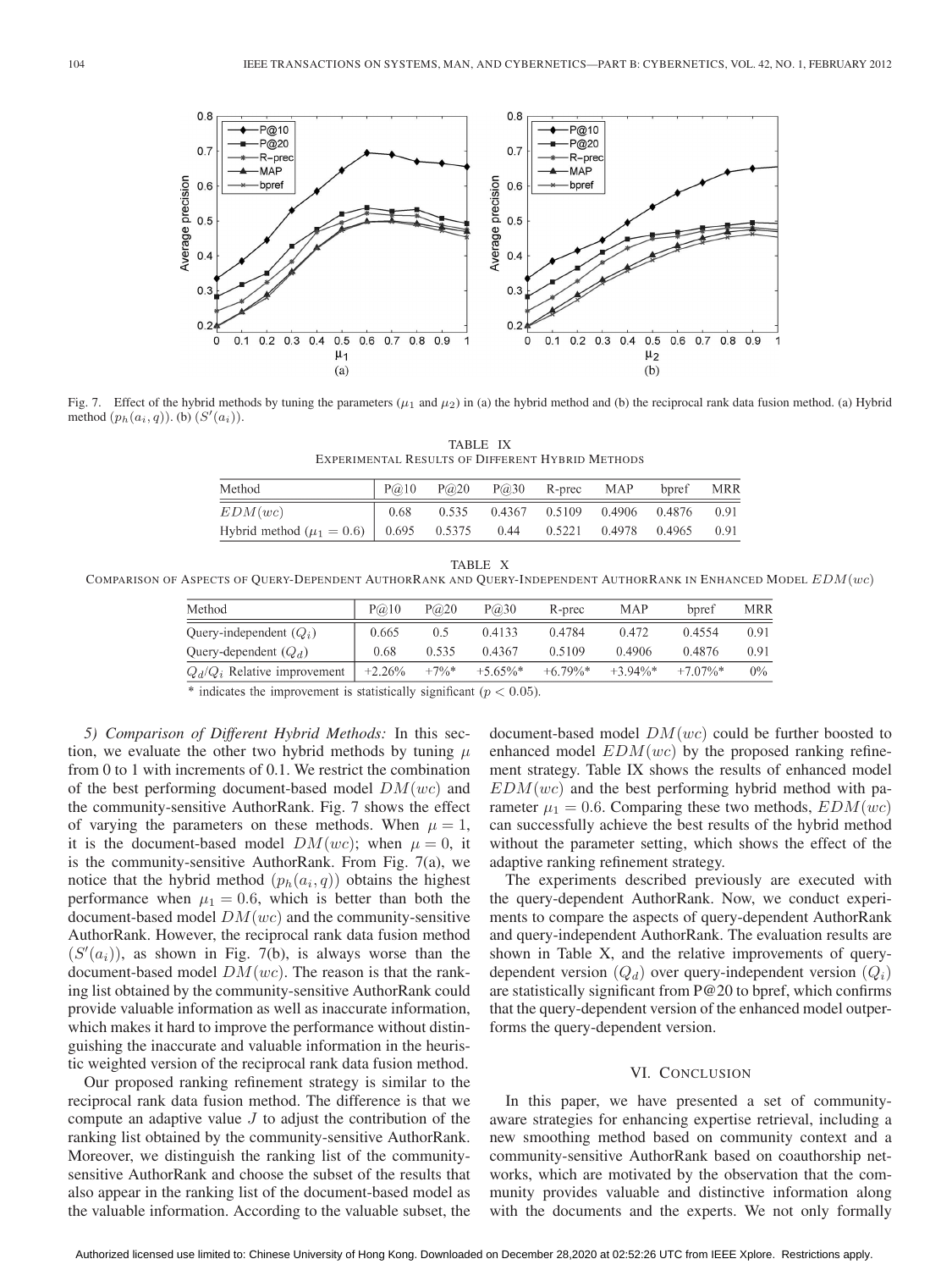define and quantify these two strategies but also propose an adaptive ranking refinement method to incorporate both ranking results for an effective enhanced model. We apply the proposed models to the expert finding task on the DBLP bibliography data. Extensive experiments show that the improvements of our enhanced models are significant and consistent.

Although this work is a specialization of the expert retrieval task, it can be extended to other scenarios, e.g., to enterprise search where the community context can be modeled as similar documents by clustering, and the explicit coauthorship networks can be substituted with extracted co-occurrence networks. In future work, it would be interesting to apply the proposed methods to other entity retrieval problems with community information.

#### **REFERENCES**

- [1] D. Petkova and W. B. Croft, "Proximity-based document representation for named entity retrieval," in *Proc. CIKM*, 2007, pp. 731–740.
- [2] H. Zaragoza, H. Rode, P. Mika, J. Atserias, M. Ciaramita, and G. Attardi, "Ranking very many typed entities on wikipedia," in *Proc. CIKM*, 2007, pp. 1015–1018.
- [3] K. Balog, T. Bogers, L. Azzopardi, M. de Rijke, and A. van den Bosch, "Broad expertise retrieval in sparse data environments," in *Proc. SIGIR*, 2007, pp. 551–558.
- [4] Y. Cao, J. Liu, S. Bao, and H. Li, "Research on expert search at enterprise track of TREC 2005," in *Proc. TREC*, 2005. [Online]. Available: http:// www.informatik.uni-trier.de/~ley/db/indices/a-tree/c/Cao:Yunbo.html
- [5] N. Craswell, I. Soboroff, and A. de Vries, "Overview of the TREC-2005 enterprise track," in *Proc. TREC*, 2005, pp. 199–205.
- [6] K. Balog, L. Azzopardi, and M. de Rijke, "Formal models for expert finding in enterprise corpora," in *Proc. SIGIR*, 2006, pp. 43–50.
- [7] H. Deng, I. King, and M. R. Lyu, "Formal models for expert finding on DBLP bibliography data," in *Proc. ICDM*, 2008, pp. 163–172.
- [8] D. Zhou, E. Manavoglu, J. Li, C. L. Giles, and H. Zha, "Probabilistic models for discovering e-communities," in *Proc. WWW*, 2006, pp. 173–182.
- [9] H. Li, Z. Nie, W.-C. Lee, C. L. Giles, and J.-R. Wen, "Scalable community discovery on textual data with relations," in *Proc. CIKM*, 2008, pp. 1203–1212.
- [10] N. Craswell, D. Hawking, A.-M. Vercoustre, and P. Wilkins, "Panoptic expert: Searching for experts not just for documents," in *Proc. Ausweb Poster*, Queensland, Australia, 2001.
- [11] K. Balog and M. de Rijke, "Determining expert profiles (with an application to expert finding)," in *Proc. IJCAI*, 2007, pp. 2657–2662.
- [12] K. Balog, L. Azzopardi, and M. de Rijke, "A language modeling framework for expert finding," *Inf. Process. Manage.*, vol. 45, no. 1, pp. 1–19, Jan. 2009.
- [13] H. Fang and C. Zhai, "Probabilistic models for expert finding," in *Proc. ECIR*, 2007, pp. 418–430.
- [14] D. Petkova and W. B. Croft, "Hierarchical language models for expert finding in enterprise corpora," in *Proc. ICTAI*, 2006, pp. 599–608.
- [15] C. Macdonald and I. Ounis, "Voting for candidates: Adapting data fusion techniques for an expert search task," in *Proc. CIKM*, 2006, pp. 387–396.
- [16] C. Macdonald, D. Hannah, and I. Ounis, "High quality expertise evidence for expert search," in *Proc. ECIR*, 2008, pp. 283–295.
- [17] T. Bogers, K. Kox, and A. van den Bosch, "Using citation analysis for finding experts in workgroups," in *Proc. DIR*, 2008, pp. 21–28.
- [18] H. Deng, M. R. Lyu, and I. King, "Effective latent space graph-based re-ranking model with global consistency," in *Proc. WSDM*, 2009, pp. 212–221.
- [19] P. Serdyukov, H. Rode, and D. Hiemstra, "Modeling multi-step relevance propagation for expert finding," in *Proc. CIKM*, 2008, pp. 1133–1142.
- [20] J. Jiao, J. Yan, H. Zhao, and W. Fan, "ExpertRank: An expert user ranking algorithm in online communities," in *Proc. NISS*, 2009, pp. 674–679.
- [21] X. Liu, J. Bollen, M. L. Nelson, and H. V. de Sompel, "Co-authorship networks in the digital library research community," *Inf. Process. Manage.*, vol. 41, no. 6, pp. 1462–1480, Dec. 2005.
- [22] M. Newman, "Coauthorship networks and patterns of scientific collaboration," *Proc. Nat. Acad. Sci. U.S.A.*, vol. 101, no. suppl 1, pp. 5200–5205, Apr. 2004.
- [23] M. Karimzadehgan, R. W. White, and M. Richardson, "Enhancing expert finding using organizational hierarchies," in *Proc. ECIR*, 2009, pp. 177–188.
- [24] J. M. Ponte and W. B. Croft, "A language modeling approach to information retrieval," in *Proc. SIGIR*, 1998, pp. 275–281.
- [25] J. D. Lafferty and C. Zhai, "Document language models, query models, and risk minimization for information retrieval," in *Proc. SIGIR*, 2001, pp. 111–119.
- [26] C. Zhai, "Statistical language models for information retrieval: A critical review," *Found. Trends Inf. Retrieval*, vol. 2, no. 3, pp. 137–215, 2008.
- [27] C. Zhai and J. D. Lafferty, "A study of smoothing methods for language models applied to information retrieval," *ACM Trans. Inf. Syst.*, vol. 22, no. 2, pp. 179–214, Apr. 2004.
- [28] V. Lavrenko and W. B. Croft, "Relevance-based language models," in *Proc. SIGIR*, 2001, pp. 120–127.
- [29] R. Jin, A. G. Hauptmann, and C. Zhai, "Title language model for information retrieval," in *Proc. SIGIR*, 2002, pp. 42–48.
- [30] X. Liu and W. B. Croft, "Cluster-based retrieval using language models," in *Proc. SIGIR*, 2004, pp. 186–193.
- [31] J.-Z. Li, J. Tang, J. Zhang, Q. Luo, Y. Liu, and M. Hong, "EOS: Expertise oriented search using social networks," in *Proc. WWW*, 2007, pp. 1271–1272.
- [32] J. Zhang, J. Tang, and J.-Z. Li, "Expert finding in a social network," in *Proc. DASFAA*, 2007, pp. 1066–1069.
- [33] H. Deng, I. King, and M. R. Lyu, "Enhancing expertise retrieval using community-aware strategies," in *Proc. CIKM*, 2009, pp. 1733–1736.
- [34] S. Brin and L. Page, "The anatomy of a large-scale hypertextual web search engine," *Comput. Netw.*, vol. 30, no. 1–7, pp. 107–117, Apr. 1998.
- [35] R. Fagin, R. Kumar, and D. Sivakumar, "Comparing top k lists," in *Proc. SODA*, 2003, pp. 28–36.
- [36] M. Zhang, R. Song, C. Lin, S. Ma, Z. Jang, Y. Lin, Y. Liu, and L. Zhao, "Expansion-based technologies in finding relevant and new information: THU TREC2002: Novelty track experiments," in *Proc. TREC*, 2002, p. 591.
- [37] C. Buckley and E. M. Voorhees, "Retrieval evaluation with incomplete information," in *Proc. SIGIR*, 2004, pp. 25–32.
- [38] I. Soboroff, A. de Vries, and N. Craswell, "Overview of the TREC-2006 enterprise track," in *Proc. TREC*, 2006. [Online]. Available: http:// www.informatik.uni-trier.de/~ley/db/indices/a-tree/s/Soboroff:Ian.html



**Hongbo Deng** received the Ph.D. degree in computer science and engineering from The Chinese University of Hong Kong, Shatin, Hong Kong, in 2009.

He is currently a Research Scientist with the Department of Computer Science, University of Illinois at Urbana–Champaign, Urbana. His research interests include information network analysis, data mining, Web search, and their wide applications in query log analysis, scientific literature, and other textual data. He has published a number of papers in the leading Web search and data mining conferences,

and has recently served on the program committees of several leading conferences and workshops.